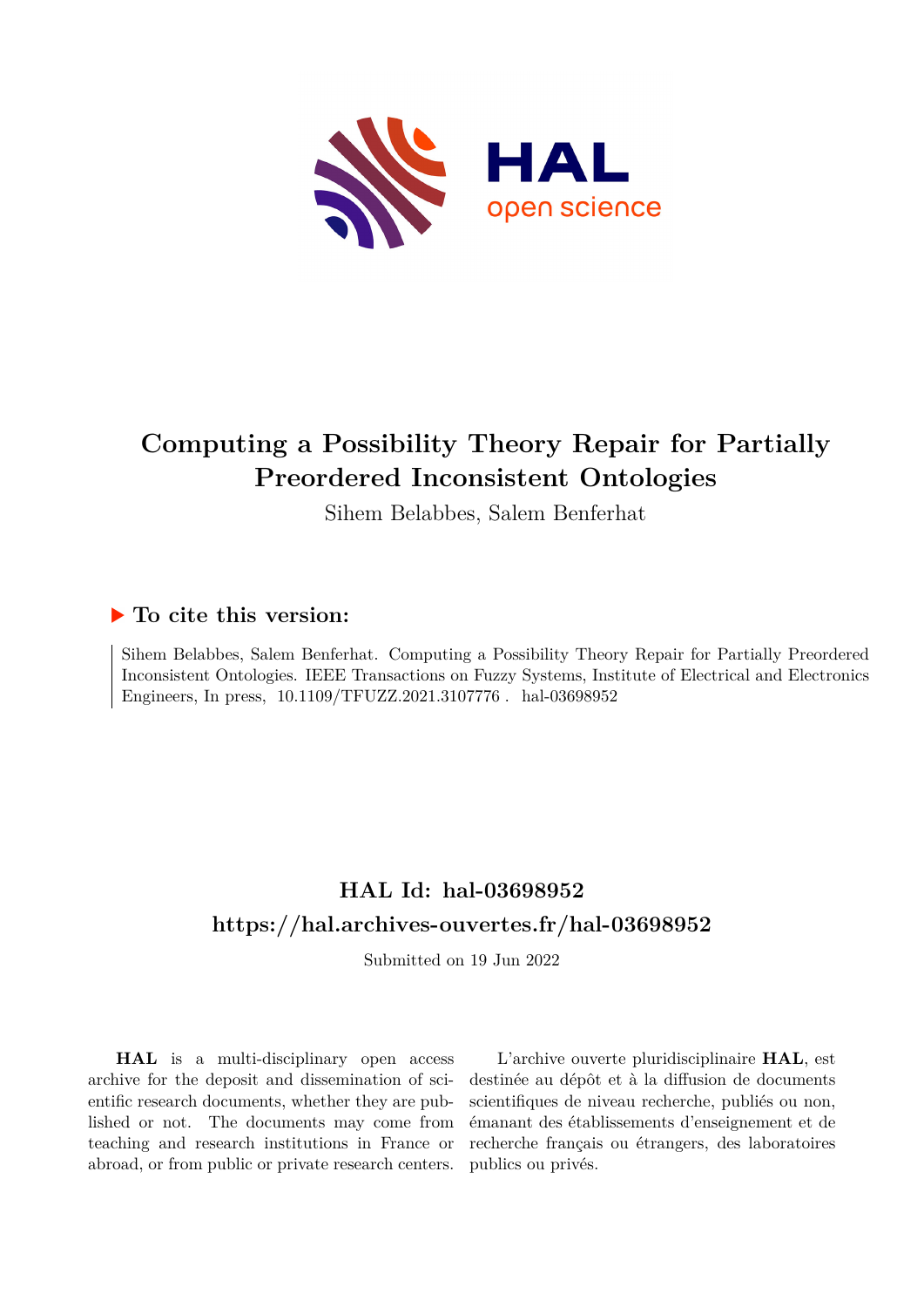# Computing a Possibility Theory Repair for Partially Preordered Inconsistent Ontologies

Sihem Belabbes<sup>1</sup> and Salem Benferhat<sup>2</sup>

<sup>1</sup>LIASD, IUT de Montreuil, Université Paris 8, France <sup>2</sup>CRIL Université d'Artois & CNRS, Lens, France

#### Abstract

We address the problem of handling inconsistency in uncertain knowledge bases that are specified in the lightweight fragments of Description Logics DL-Lite. More specifically, we assume that the TBox component is coherent, stable and fully reliable. However, the ABox component may be inconsistent with respect to the TBox, partially preordered and uncertain. Uncertainty is encoded in the framework of possibility theory. In this context, we propose an extension of standard possibilistic DL-Lite. We represent the ABox as a symbolic weighted base, where the weights attached to the assertions are ordered according to a strict partial order. We define a tractable method for computing a single possibilistic repair for a partially preordered weighted ABox. The idea is to consider the possibilistic compatible bases of such an ABox, which intuitively encode all the possible extensions of a partial order, and compute the possibilistic repair of each compatible base. We then compute the intersection of all these possibilistic repairs to obtain a single repair for the initial ABox. We also provide an equivalent characterization by introducing the notion of  $\pi$ -accepted assertions. This ensures that the computation of the partially preordered possibilistic repair can be achieved in polynomial time in DL-Lite.

### 1 Introduction

Possibility theory has been widely studied since the seminal work of Zadeh [50]. Basically, it is an uncertainty theory that handles incomplete, uncertain, qualitative and prioritized information and supports reasoning in the presence of inconsistency [30,32]. Possibility theory has strong connections with ordinal conditional functions [43] as well as with consonant belief functions [22, 31, 40].

Standard Possibilistic Logic [26], an extension of propositional logic, provides a natural logic-based framework for reasoning with inconsistent and uncertain information that is prioritized by way of a total preorder. In fact, Standard Possibilistic Logic is a weighted logic where formulas are encoded in propositional logic and are assigned weights in the unit interval  $[0, 1]$  (which may be seen as an ordinal scale). The higher the weight attached to a formula, the more important or certain the formula. A weight (or degree) is considered as a lower bound on the formula's certainty (or priority) level.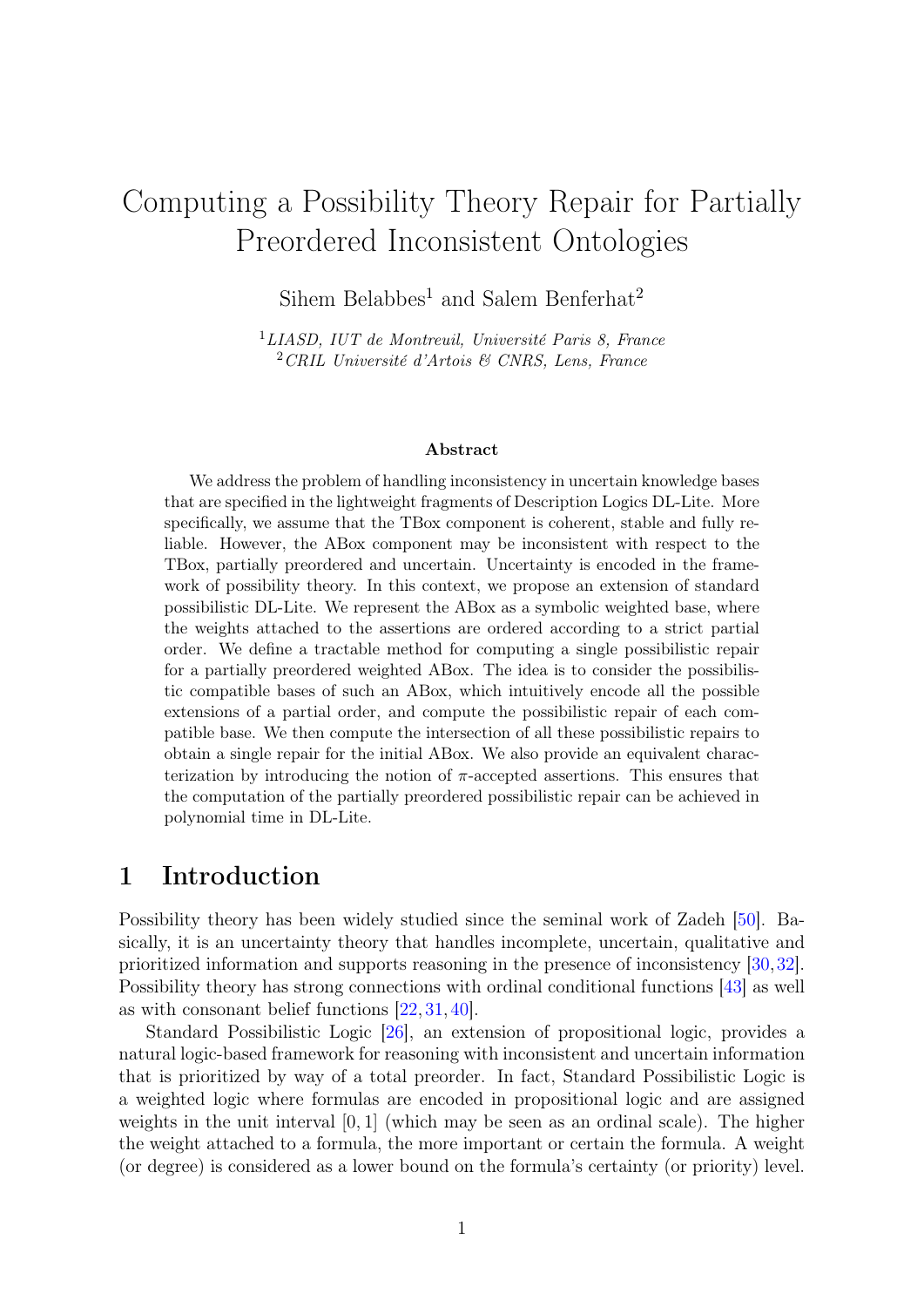An important problem in knowledge representation is how to deal with and reason from inconsistent information. A research domain that has gained considerable interest is that of inconsistency management in formal ontologies, in particular those specified in the lightweight fragments of Description Logics known as DL-Lite. For instance, fuzzy extensions have been proposed for Description Logics [16,18,45] and also for DL-Lite [38, 44]. Other research efforts have focused on possibilistic extensions of Description Logics  $[24, 39]$  alongside probabilistic extensions  $[1, 17, 36]$ .

Furthermore, a framework for possibilistic DL-Lite has been proposed [10]. In essence, the assertions in the ABox are assigned weights to reflect the fact that some pieces of information are considered as more reliable than others. A nice feature of possibilistic DL-Lite is that query answering is tractable. This means that applying a total preorder over the assertions enhances the expressiveness of standard DL-Lite without incurring an additional computational cost.

Nonetheless, in several applications and notably in ontology engineering, the pieces of information can potentially be heterogeneous, large-scale, multi-source, outdated, erroneous and contradictory. In this respect, one may not be able to compare the reliability of the assertions. This requires the application of a strict partial order to the weights that are attached to the assertions. This means that ties or equalities between the weights are not allowed. On the other hand, the resulting order relation over the assertions is a partial preorder, since the same weight could be attached to more than one assertion (i.e., ties between the assertions are allowed). In this case, the corresponding ABox may be partially preordered.

Extensions of Standard Possibilistic Logic have been proposed to support reasoning with partially preordered information, mainly using the notion of compatible bases. The core notions of Standard Possibilistic Logic such as possibilistic inference have been revisited in [12]. Propositional logic formulas are assigned degrees belonging to a partially ordered uncertainty scale instead of the unit interval [0, 1]. The idea of assigning partially ordered symbolic weights to beliefs has also been studied in the context of weighted propositional logics [8, 48]. However, these approaches are computationally expensive  $(\Delta_p^2$ -hard). This makes them unsuitable for applications where query answering is the most important reasoning task.

In order to mitigate this issue, we are interested in extending the framework of standard possibilistic DL-Lite [10] to cater for partially preordered knowledge bases, without increasing the computational complexity of query answering.

Recently, an efficient method, called "Elect", has been proposed for handling inconsistency in partially preordered lightweight ontologies [6]. The Elect method encompasses both the well-known IAR semantics [35] (if the ABox is flat) as well as the so-called non-defeated semantics [7,9] (if the ABox is totally preordered). The intuition consists in interpreting the partially preordered ABox as a family of totally preordered ABoxes. Consistent sub-bases of the total ABoxes are computed. Their intersection yields a single consistent sub-base for the initial ABox.

The present paper investigates whether the tractability of possibilistic DL-Lite can be maintained when the expressiveness is enriched to represent partially preordered weighted ABoxes. We show that this can be achieved by first considering a family of compatible ABoxes (which amount to a family of possibilistic DL-Lite ABoxes), then computing the possibilistic repair of each compatible ABox, followed by intersecting those repairs. The result is a single consistent sub-base for the initial partially pre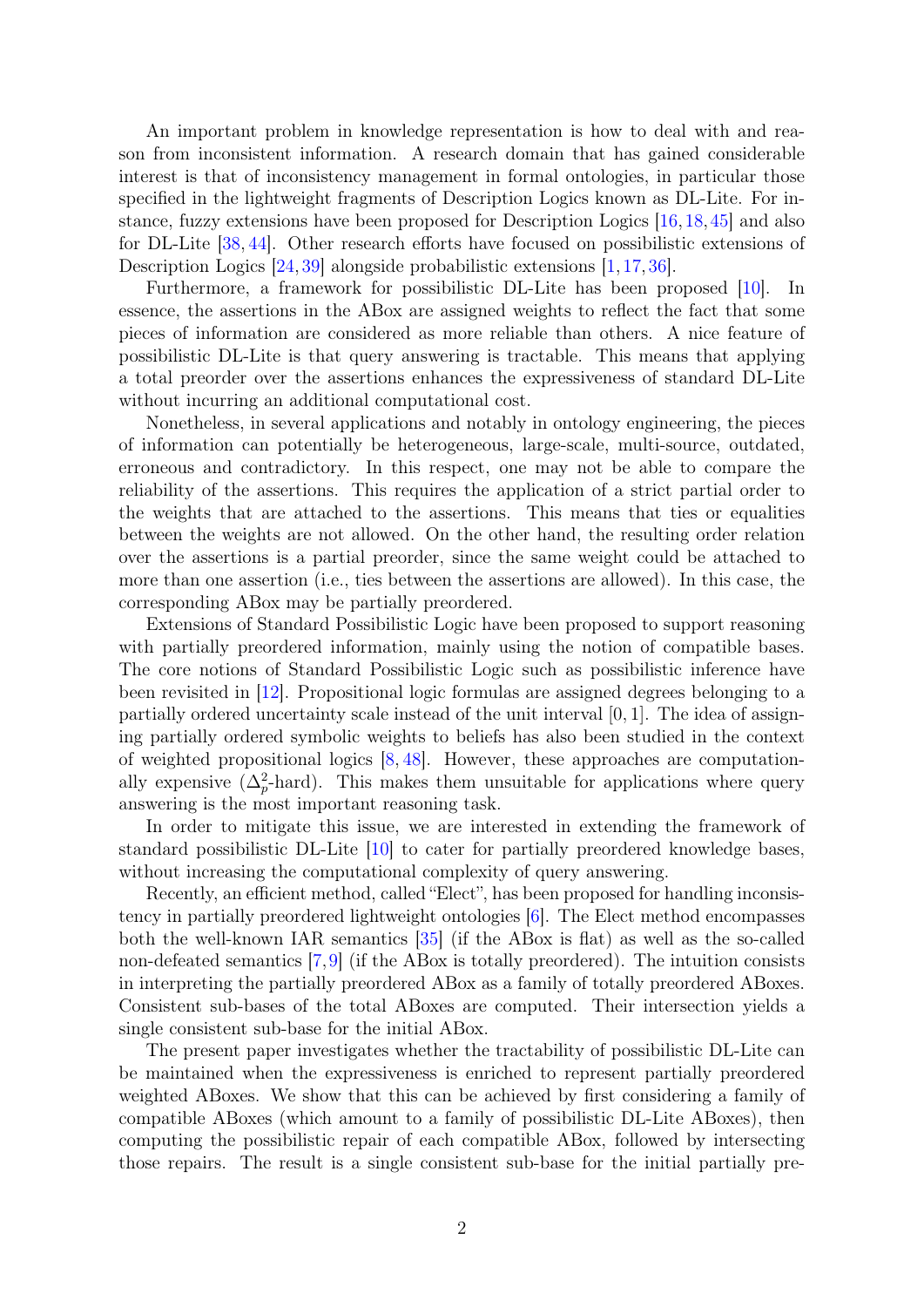ordered weighted ABox.

Our main contribution is the provision of an equivalent characterization that identifies all the accepted assertions, called  $\pi$ -accepted. We show that they constitute a consistent (w.r.t. the TBox) sub-base which can be computed in polynomial time (w.r.t. the size of the initial ABox), without explicitly computing all the compatible ABoxes of the initial ABox. Moreover, we show that when the comparative relation between the symbolic weights of the assertions is a total order, the produced sub-base amounts to the possibilistic repair, as computed in standard possibilistic DL-Lite.

This paper is a revised and extended version of the conference paper [4] and the French conference paper [5]. We start by briefly recalling the underpinnings of DL-Lite in Description Logic, followed by its extension to a possibilistic logic framework. We introduce our tractable method for computing a consistent sub-base for a partially preordered weighted ABox. We discuss future work before concluding.

### 2 The Description Logic DL-Lite

The Description Logic DL-Lite [21] is a family of knowledge representation languages that have gained popularity in several application domains such as formalizing lightweight ontologies, thanks to their expressive power and good computational properties. For instance, query answering from a DL-Lite knowledge base can be carried out efficiently using query rewriting [34]. Broadly speaking, the task of computing answers is reduced to a set of standard database query evaluations.

In this paper, we present  $DL\text{-}Life_{\mathcal{R}}$ , one of the most popular  $DL\text{-}Life$  dialects, which provides the logical underpinning for the OWL 2 QL profile designed for query answering [37].

A Knowledge Base (KB) is built upon three countably infinite and mutually disjoint sets, C, R and I, containing respectively concept names, role names, and individual names.

The DL-Lite<sub>R</sub> language is recursively defined according to the following grammar:

- $R := P | P^-$  denotes a *basic role*, with  $P \in \mathsf{R}$  and  $P^- \in \mathsf{R}$  is the *inverse* of P.
- $E := R \mid \neg R$  denotes a *complex role*.
- $B := A \mid \exists R$ , with  $A \in \mathsf{C}$ , stands for a *basic concept*.
- $C := B \mid \neg B$  represents a *complex concept*.

In terms of semantics, an interpretation is a tuple  $\mathcal{I} = \langle \Delta^{\mathcal{I}}, \cdot^{\mathcal{I}} \rangle$ , where  $\Delta^{\mathcal{I}} \neq \emptyset$  and  $\cdot^{\mathcal{I}}$ is an interpretation function mapping concept names A to  $A^{\mathcal{I}} \subseteq \Delta^{\mathcal{I}}$ , role names P to  $P^{\mathcal{I}} \subseteq (\Delta^{\mathcal{I}} \times \Delta^{\mathcal{I}})$ , and individual names a to  $a^{\mathcal{I}} \in \Delta^{\mathcal{I}}$ .

We extend the interpretation function  $\cdot^{\mathcal{I}}$  to interpret complex concepts and roles of DL-Lite<sub>R</sub> as follows:

$$
(P^{-})^{\mathcal{I}} = \{ (y, x) \in (\Delta^{\mathcal{I}} \times \Delta^{\mathcal{I}}) \mid (x, y) \in P^{\mathcal{I}} \};
$$
  
\n
$$
(\exists R)^{\mathcal{I}} = \{ x \in \Delta^{\mathcal{I}} \mid \exists y \in \Delta^{\mathcal{I}} \text{ s.t. } (x, y) \in R^{\mathcal{I}} \};
$$
  
\n
$$
(\neg B)^{\mathcal{I}} = \Delta^{\mathcal{I}} \setminus B^{\mathcal{I}};
$$
  
\n
$$
(\neg R)^{\mathcal{I}} = (\Delta^{\mathcal{I}} \times \Delta^{\mathcal{I}}) \setminus R^{\mathcal{I}}.
$$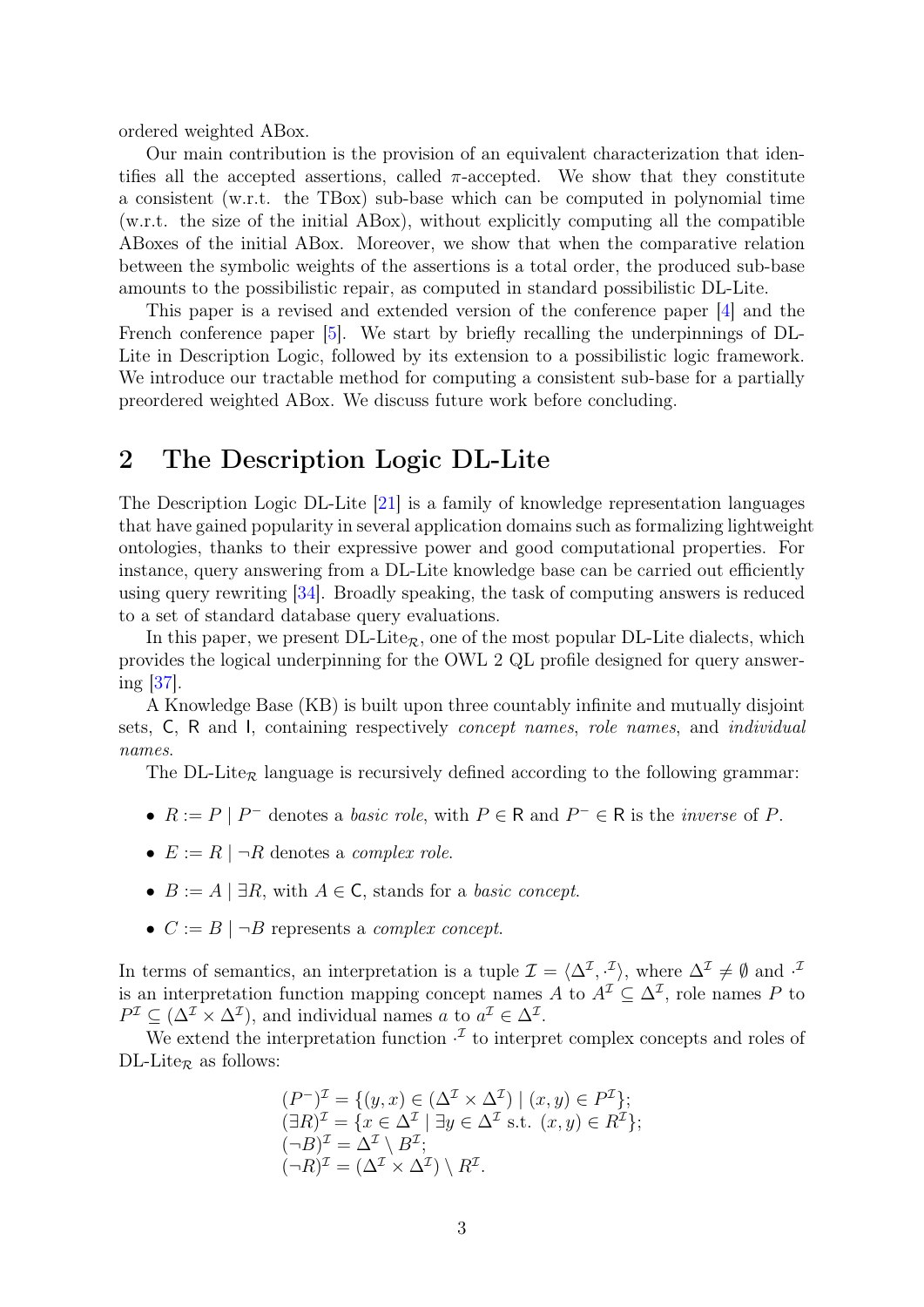An inclusion axiom on concepts (resp. on roles) is a statement of the form  $B \sqsubset C$ (resp.  $R \subseteq E$ ). Concept inclusions with (resp. without) the negation symbol to the right of the inclusion symbol are called negative (resp. positive) inclusion axioms. An assertion (or ground fact) is a statement of the form  $A(a)$  or  $P(a, b)$ , where  $a, b \in I$ .

An interpretation *I satisfies* an inclusion axiom  $B \subseteq C$  (resp.  $R \subseteq E$ ), denoted by  $\mathcal{I} \Vdash B \sqsubseteq C$  (resp.  $\mathcal{I} \Vdash R \sqsubseteq E$ ), if  $B^{\mathcal{I}} \subseteq C^{\mathcal{I}}$  (resp.  $R^{\mathcal{I}} \subseteq E^{\mathcal{I}}$ ). Similarly,  $\mathcal{I}$  satisfies an assertion  $A(a)$  (resp.  $P(a, b)$ ), denoted by  $\mathcal{I} \Vdash A(a)$  (resp.  $\mathcal{I} \Vdash P(a, b)$ ), if  $a^{\mathcal{I}} \in A^{\mathcal{I}}$ (resp.  $(a^{\mathcal{I}}, b^{\mathcal{I}}) \in P^{\mathcal{I}}$ ).

A DL-Lite<sub>R</sub> knowledge base is a pair  $\mathcal{K} = \langle \mathcal{T}, \mathcal{A} \rangle$ , where  $\mathcal{T}$  is a finite set of inclusion axioms, a.k.a. TBox, and A is a finite set of assertions, a.k.a. ABox.

An interpretation  $\mathcal I$  is a model of a TBox  $\mathcal T$  (resp. an ABox  $\mathcal A$ ), denoted by  $\mathcal I \Vdash \mathcal T$ (resp.  $\mathcal{I} \Vdash \mathcal{A}$ ), if  $\mathcal{I} \Vdash \alpha$  for every  $\alpha$  in  $\mathcal{T}$  (resp. in  $\mathcal{A}$ ). We say that  $\mathcal{I}$  is a model of a KB  $\mathcal{K} = \langle \mathcal{T}, \mathcal{A} \rangle$  if  $\mathcal{I} \Vdash \mathcal{T}$  and  $\mathcal{I} \Vdash \mathcal{A}$ .

A knowledge base  $K$  is said to be *consistent* if it admits at least one model, otherwise it is inconsistent.

A TBox T is said to be *incoherent* if there is  $A \in \mathsf{C}$  such that  $A^{\mathcal{I}} = \emptyset$  for each interpretation  $\mathcal I$  that is a model of  $\mathcal T$ . Otherwise,  $\mathcal T$  is *coherent*.

In the rest of this paper, we shall refer to the  $DL\text{-}Life$  dialect simply as DL-Lite.

Example 1. Consider the following sets of concept names, role names and individuals:

- $C = \{$ Tradi, Modern, WProp, WoProp, Prop $\}$ . They represent: traditional dance, modern dance, dance with props, dance without props, and the props used in dance performances.
- $R = \{hasProp\}$ . This role links a dance to the prop used in the performance.
- $I = \{d_1, d_2, d_3, r\}$ . Each element  $d_i \in I$  represents a dance. The element "r" represents a ribbon.

Let  $\mathcal{K} = \langle \mathcal{T}, \mathcal{A} \rangle$  be a DL-Lite KB built from the vocabulary introduced above. The TBox is given by:

$$
\mathcal{T} = \left\{ \begin{array}{ll} 1. \; \text{Tradi} \sqsubseteq \neg \text{Modern} & 2. \; \text{WProp} \sqsubseteq \neg \text{WoProp} \\ 3. \; \text{Modern} \sqsubseteq \neg \text{WProp} & 4. \; \exists \text{hasProp} \sqsubseteq \text{WProp} \\ 5. \; \exists \text{hasProp}^{-} \sqsubseteq \text{Prop} & \end{array} \right\}
$$

Axioms 1, 2 and 3 are negative inclusion axioms. They express pairwise disjointness between the concepts: traditional and modern dances, dances with props and without props, modern dances and dances with props. Axiom 4 requires that an element using a prop is a dance with props. Axiom 5 requires that an element used by a dance with props is indeed a prop.

Consider a flat ABox (assertions without weights):

$$
\mathcal{A} = \left\{\begin{array}{l}\text{Tradi}(d_1), \text{Modern}(d_1), \text{WoProp}(d_1), \\ \text{Tradi}(d_2), \text{WProp}(d_2), \text{WoProp}(d_2), \text{hasProp}(d_2, r), \\ \text{Modern}(d_3), \text{WProp}(d_3), \text{Prop}(r)\end{array}\right\}
$$

One can easily check that the KB  $K$  is inconsistent. For instance, the individual " $d_2$ " is an instance of both the concepts "WProp" and "WoProp", which contradicts Axiom 2.

 $\Box$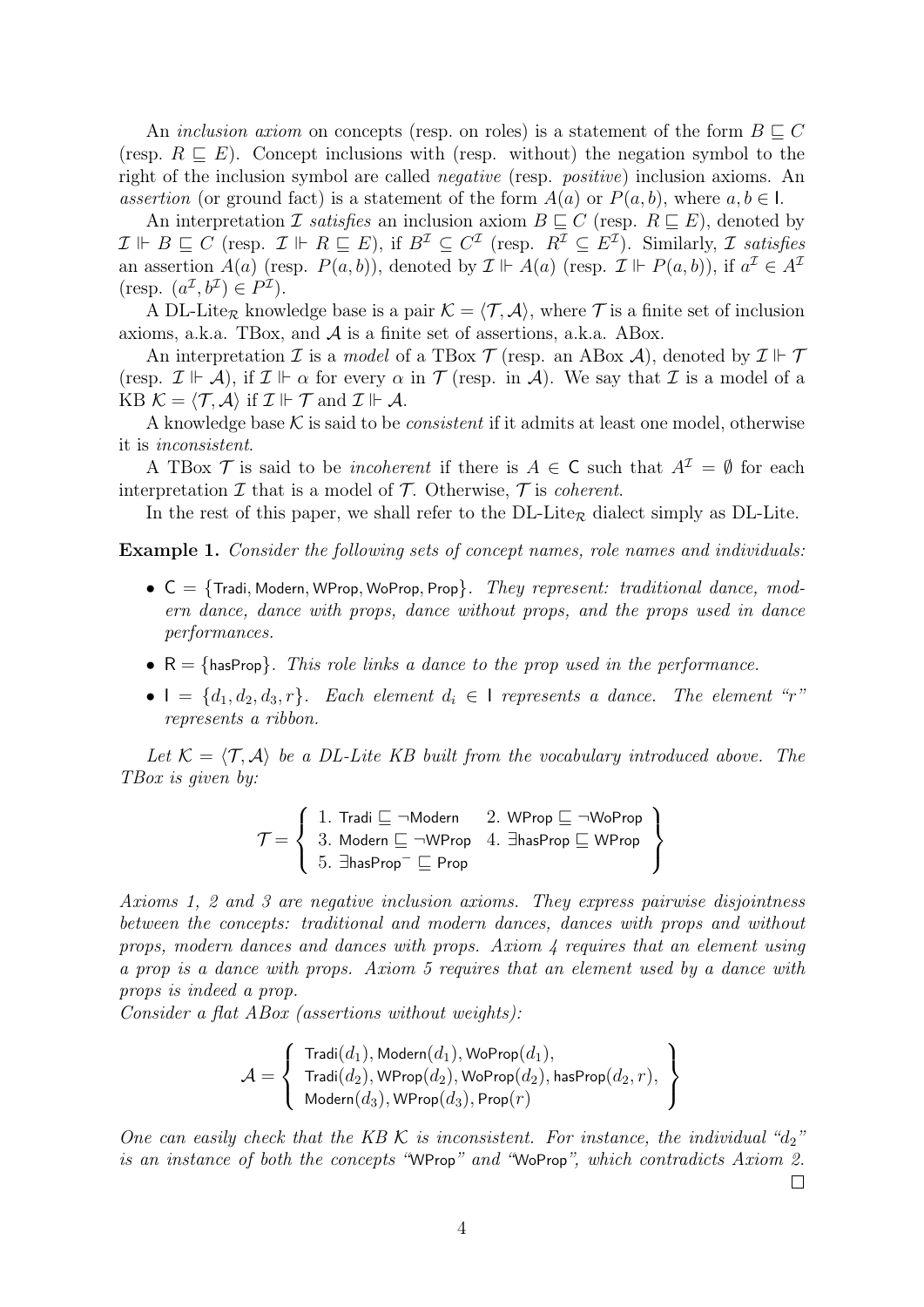Anything can be derived from an inconsistent knowledge base, hence it is pointless to reason with it (i.e., evaluate queries over it). One way to tackle this problem is to compute repairs for the inconsistent ABox. A (maximal) repair is usually defined as a maximal (w.r.t. set inclusion) subset of the ABox that is consistent w.r.t. the TBox.1

**Example 2.** In the ABox  $A$ , it can be seen that:

- Tradi $(d_1)$  and Modern $(d_1)$  contradict Axiom 1.
- WProp $(d_2)$  and WoProp $(d_2)$  contradict Axiom 2.
- hasProp $(d_2, r)$  and WoProp $(d_2)$  contradict Axiom 2, under Axiom 4.
- Modern $(d_3)$  and WProp $(d_3)$  contradict Axiom 3.

Since repairs are free of conflicts, the assertions that contradict some axiom may not belong to the same repair. It follows that A admits eight maximal repairs,  $\mathcal{R}_1, \ldots, \mathcal{R}_8$ . This is summarized as follows:

|                            | $\mathcal{R}_1$ | $\mathcal{R}_2$ | $\mathcal{R}_3$ | $\mathcal{R}_4$ | $\mathcal{R}_5$ | $\mathcal{R}_6$ | $\mathcal{R}_7$ | $\mathcal{R}_8$ |
|----------------------------|-----------------|-----------------|-----------------|-----------------|-----------------|-----------------|-----------------|-----------------|
| $\mathsf{Tradi}(d_1)$      |                 |                 |                 |                 |                 |                 |                 |                 |
| $\mathsf{Modern}(d_1)$     |                 |                 |                 |                 |                 |                 |                 |                 |
| $\mathsf{WoProp}(d_1)$     |                 |                 |                 |                 |                 |                 |                 |                 |
| $\mathsf{Tradi}(d_2)$      |                 |                 |                 |                 |                 |                 |                 |                 |
| $WProp(d_2)$               |                 |                 |                 |                 |                 |                 |                 |                 |
| $\mathsf{WoProp}(d_2)$     |                 |                 |                 |                 |                 |                 |                 |                 |
| has $\mathsf{Prop}(d_2,r)$ |                 |                 |                 |                 |                 |                 |                 |                 |
| $\mathsf{Modern}(d_3)$     |                 |                 |                 |                 |                 |                 |                 |                 |
| $WProp(d_3)$               |                 |                 |                 |                 |                 |                 |                 |                 |
| Prop(r)                    |                 |                 |                 |                 |                 |                 |                 |                 |

 $\Box$ 

Given an ABox that is inconsistent w.r.t. the TBox and its set of maximal repairs. Various strategies, known as inconsistency-tolerant semantics, have been proposed to perform meaningful query answering. The idea is to reason over the repairs instead of the initial inconsistent ABox.

Amongst the most well-known semantics, one can cite the ABox Repair (AR) semantics [35] in which a query is considered to be valid if it follows from all the maximal repairs of the inconsistent ABox. However, the computational cost of the AR semantics is expensive, even in DL-Lite.

The Intersection ABox Repair (IAR) semantics [35] is a tractable under-approximation of the AR semantics. Using the IAR semantics, queries are evaluated over one consistent sub-base of the ABox obtained from the intersection of all the maximal repairs.

These strategies have been extended to the case where the assertions of the ABox are totally preordered. For instance, the so-called non-defeated repair semantics [7] amounts to a prioritized version of the IAR semantics. Similarly, the so-called preferred sub-theories [14,19] amount to an extended version of the AR semantics. Several other strategies can also be found in the literature (see for example [2, 15, 20, 49]).

<sup>&</sup>lt;sup>1</sup>In the literature, a repair is a maximal and consistent subset of assertions. In this paper, we use the term repair to refer to a subset of assertions that is consistent, even if it is not maximal.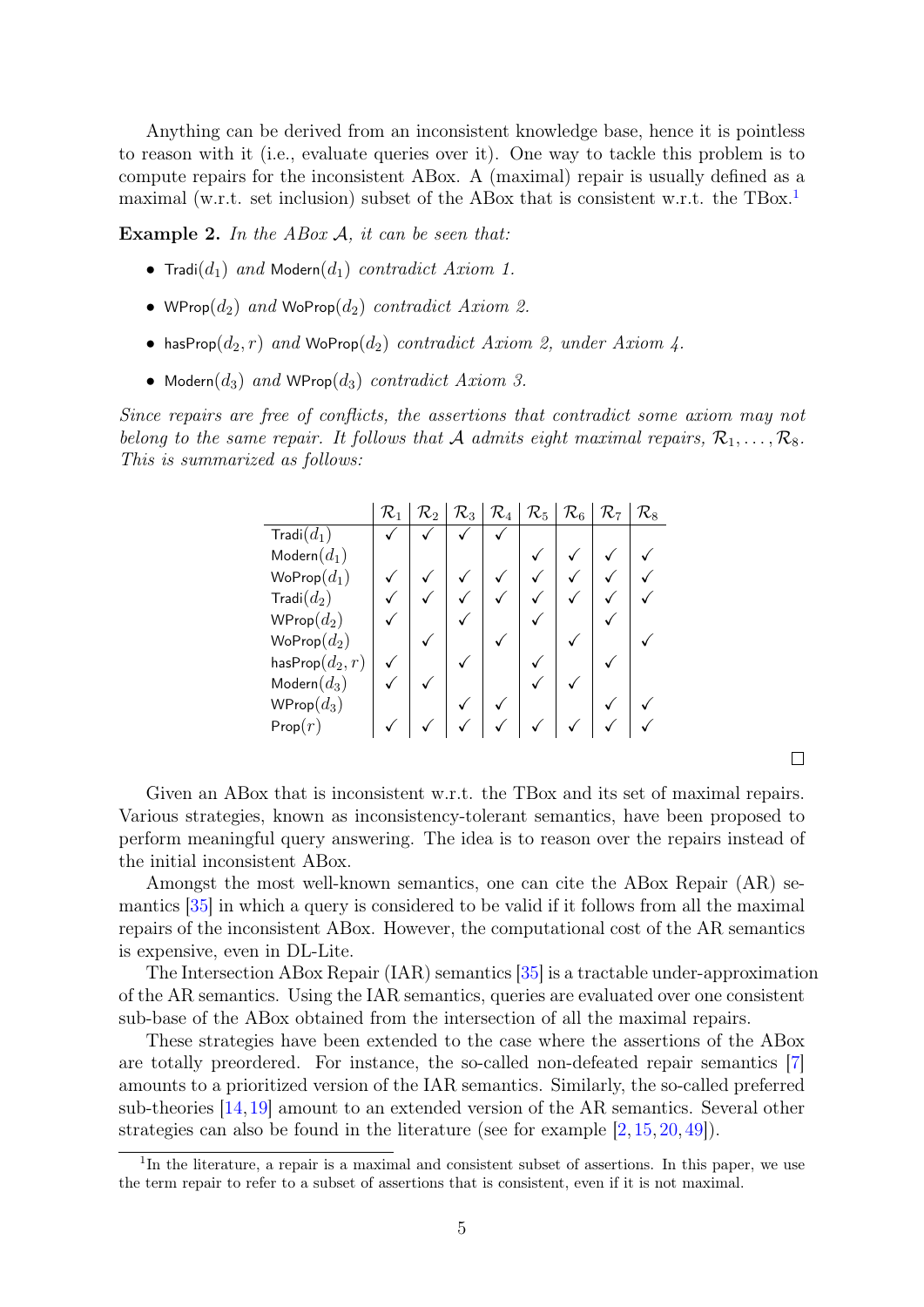In this work, we consider the case of a partially preordered inconsistent knowledge base. We address the difficult problem of computing a possibilistic repair in a tractable way. We first recall the underpinnings of standard possibilistic DL-Lite.

### 3 Possibilistic DL-Lite Knowledge Base

Possibilistic logic and possibility theory [3,25,28] are important frameworks for reasoning under uncertainty. Uncertain information can either be represented in extension by means of the so-called possibility distributions, or in a compact way by means of the so-called weighted logics or graphical models.

#### 3.1 Possibility distributions

The semantics of a possibility theory is based on the concept of a possibility distribution. Let  $\mathcal I$  be an interpretation (either a propositional logic interpretation in standard possibilistic logic, or a DL-Lite one in DL-Lite logics). A possibility distribution is a function  $\pi$  from the set of interpretations  $\Omega$  (of the considered language) to the unit interval [0, 1]. A possibility degree  $\pi(\mathcal{I})$  represents the consistency degree of  $\mathcal{I}$ , given the available pieces of information.

If  $\pi(\mathcal{I}) = 1$ , then  $\mathcal I$  is the most preferred (or the most normal, fully consistent, fully possible) interpretation. A possibility distribution  $\pi$  is normalized if it admits a fully possible interpretation. This reflects the fact that the set of available information is consistent. If there is no interpretation  $\mathcal{I} \in \Omega$  such that  $\pi(\mathcal{I}) = 1$ , then  $\pi$  is sub*normalized*. In this case, the normalization degree of  $\pi$  which is obtained by:

$$
h(\pi) = max_{\mathcal{I} \in \Omega} \pi(\mathcal{I}) \dots (*)
$$

measures to what extent the available pieces of information represented by  $\pi$  are consistent.

If  $\pi(\mathcal{I}) < 1$ , then  $\mathcal I$  is not a solution to the problem and it violates some available piece of information. More generally, for two interpretations  $\mathcal I$  and  $\mathcal I'$ , if  $\pi(\mathcal I) > \pi(\mathcal I')$ , then I is more preferred (or more plausible) than I'. Finally, when  $\pi(\mathcal{I}) = 0$ , it is impossible for  $\mathcal I$  to be a solution as it falsifies a fully certain information.

A possibility theory can be of two major forms: min-based and product-based [23]. Both forms share the same definitions of possibility distributions, possibility measures and normalized possibility distributions. However, they differ on the meaning of the uncertainty scale [0, 1] and also on the definition of conditioning. In product-based possibility theory, possibility degrees may represent degrees of surprise, in the spirit of Spohn's Ordinal Conditional Functions (OCF) [41, 42], or the result of transforming a probability distribution into a possibility distribution [13, 27, 29, 46]. In min-based possibility theory, the uncertainty scale is used as an ordinal scale, thus only the order induced by the uncertainty degrees is used.

This paper falls within the framework of min-based possibility theory, where the focus is mainly on the relative plausibility relations between the formulas (here ABox assertions). Thus, possibility distributions are a means to rank-order the interpretations of a language (here DL-Lite interpretations).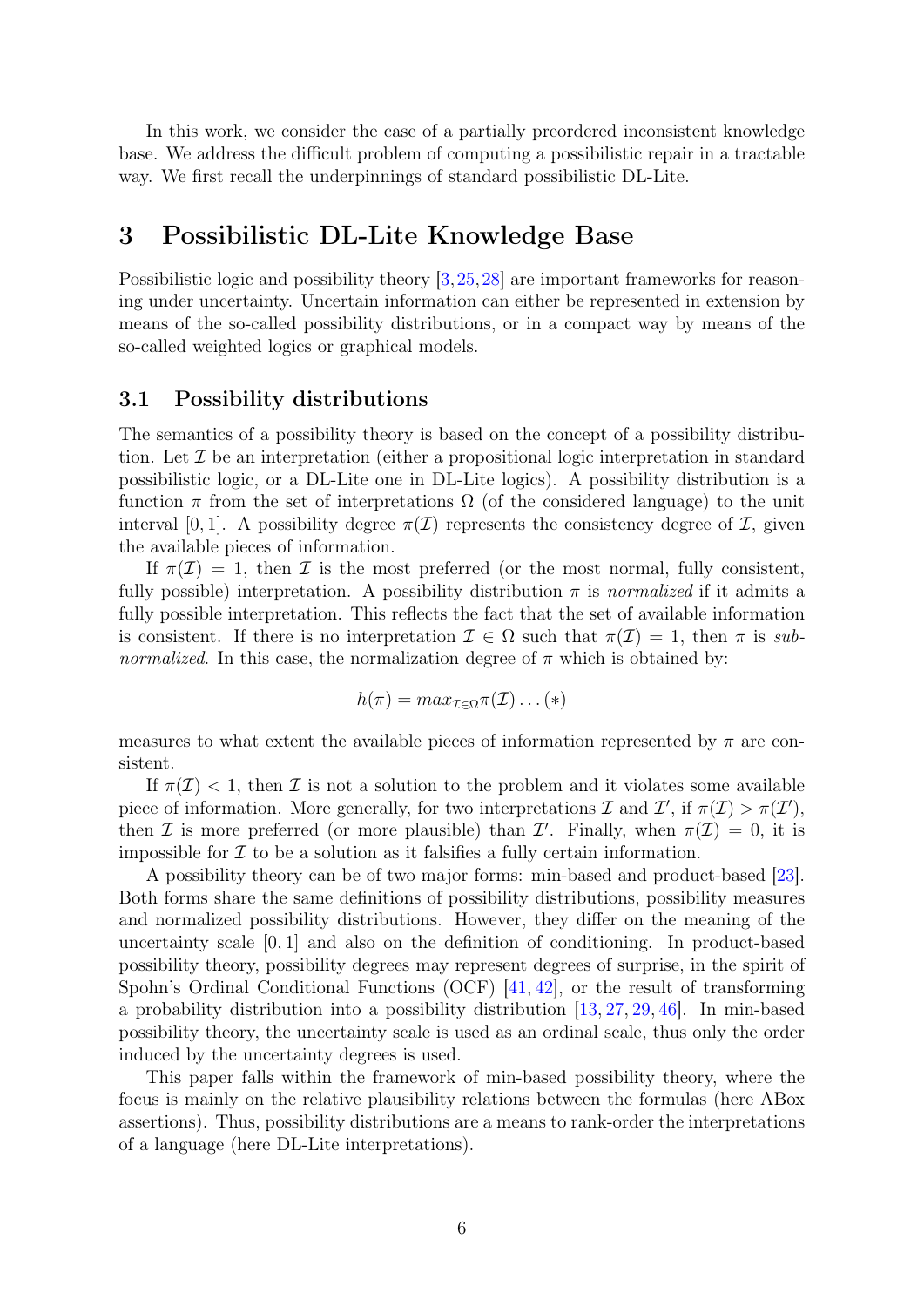### 3.2 Possibilistic DL-Lite

In what follows, we focus on compact representations of possibility distributions and describe possibilistic DL-Lite.

Possibilistic Description Logics [24,33] are extensions of standard Description Logic frameworks based on possibility theory that support reasoning and query answering with inconsistent and uncertain knowledge. Possibilistic DL-Lite [10] is an extension of the lightweight fragments DL-Lite. Similarly to standard possibilistic logic, the main idea consists in assigning priority degrees (or weights) to TBox axioms and ABox assertions to express their relative certainty (or confidence) in an inconsistent knowledge base. The inconsistency degree of the knowledge base can then be computed from those weights, making provision for possibilistic inference.

In the rest of this paper, we assume that the axioms in the TBox are fully certain (or fully reliable), thus uncertainty concerns only the assertions in the ABox.

Definition 1. A possibilistic DL-Lite knowledge base is a weighted KB defined as a tuple  $WK = \langle T, WA \rangle$ , where:

- $\bullet$   $\mathcal T$  is a TBox in which all the axioms are fully certain.
- WA is a weighted ABox, i.e., the assertions are equipped with priority degrees from the unit interval [0, 1], s.t.:  $\mathcal{WA} = \{(f, \alpha) | f \text{ is a DL-Lite assertion}, \alpha \in ]0,1]\}$

We assume that a unique priority degree  $\alpha$  is assigned to each assertion  $f \in \mathcal{WA}$ . Nonetheless, this uniqueness hypothesis is not restrictive. Indeed, if some assertion  $f$  is assigned two different weights, say  $(f, \alpha_1)$  and  $(f, \alpha_2)$ , then it is equivalent to consider only the assertion  $(f, max(\alpha_1, \alpha_2)).$ 

Furthermore, we do not explicitly assign weights to TBox axioms since they are considered as fully certain. The assertions in WA with a priority degree  $\alpha = 1$  are considered to be fully certain and cannot be questioned, whereas the assertions with a priority degree  $\alpha \in ]0,1]$  are said to be somewhat certain. The assertions with higher priority degrees are more certain than those with lower priority degrees. We ignore the assertions with  $\alpha = 0$ , thus only the assertions that are somewhat or fully certain are stated explicitly.

In Definition 1, the uncertainty associated with the assertions is defined over the unit interval. In some situations, a total preorder relation is defined over all the available information (here the ABox) instead of weights in the unit interval (e.g. [47]). A total preorder relation can be represented with well-ordered partitions (or stratifications) of an ABox A of the form  $A = (S_1, S_2, \ldots, S_n)$ , where:

- $S_1 \cup S_2 \cup \ldots \cup S_n = A$
- $\forall i \in \{1, \ldots, n\}, \forall j \in \{1, \ldots, n\}, S_i \cap S_j = \emptyset$  for  $i \neq j$ ,
- the assertions of a stratum  $S_i$  are of equal priority and have a higher priority than any assertion in  $S_i$  with  $j < i$ .

In this paper, we choose to follow the standard representation of the uncertainty scale (namely, the unit interval [0, 1]).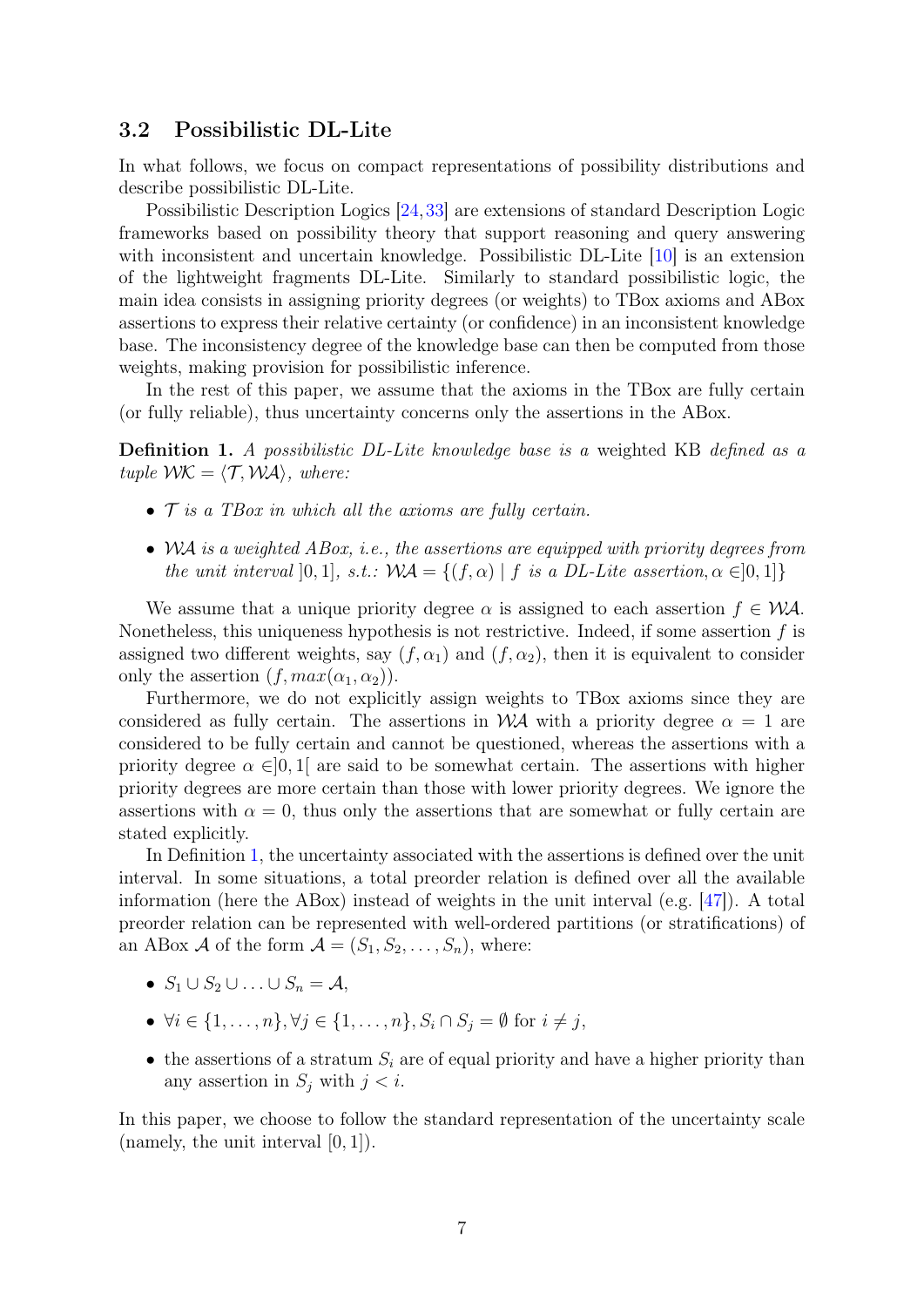Example 3. We continue Example 1 and equip the flat ABox A with weights. Let  $WK = \langle T, WA \rangle$  be the corresponding weighted KB. The TBox remains unchanged. The weighted ABox is given by:

$$
\mathcal{WA} = \left\{\begin{array}{l}\left(\text{Tradi}(d_1), .9\right),\left(\text{WoProp}(d_1), .8\right), \\ \left(\text{Modern}(d_3), .7\right),\left(\text{WProp}(d_2), .6\right), \\ \left(\text{Prop}(r), .5\right),\left(\text{hasProp}(d_2, r), .4\right), \\ \left(\text{Modern}(d_1), .3\right),\left(\text{WProp}(d_3), .3\right), \\ \left(\text{WoProp}(d_2), .2\right),\left(\text{Tradi}(d_2), .1\right)\end{array}\right\}
$$

 $\Box$ 

As in standard possibilistic logic, weighted or possibilistic DL-Lite knowledge bases are compact representations of possibility distributions. Indeed, each possibilistic DL-Lite knowledge base  $WK = \langle T, WA \rangle$  induces a unique possibility distribution, denoted by  $\pi_{\scriptscriptstyle{\text{WK}}}$ , over DL-Lite interpretations.

Let  $\mathcal I$  be a DL-Lite interpretation. If  $\mathcal I$  is not a model of  $\mathcal T$ , then  $\mathcal I$  is impossible and its possibility degree is  $\pi_{\scriptscriptstyle{WK}}(\mathcal{I}) = 0$ . Indeed, in this paper, we assume that the TBox is stable, fully certain and coherent. Similarly, an interpretation is impossible if it falsifies some fully certain assertion in WA.

Now, if  $\mathcal I$  is a model (in the sense of standard DL-Lite) of both  $\mathcal T$  and  $\mathcal WA$ , then  $\pi_{\text{wK}}(\mathcal{I}) = 1$ . This indicates that  $\mathcal I$  is fully compatible with the information given in the KB.

Lastly, interpretations that are models of  $\mathcal T$  but falsify somewhat certain assertions are compared according to the most important assertions that they falsify. For two interpretations I and I', we have  $\pi_{\scriptscriptstyle{WK}}(\mathcal{I}) > \pi_{\scriptscriptstyle{WK}}(\mathcal{I}')$  if the certainty degree of the most important assertion falsified by  $\mathcal I$  is lower than its counterpart in  $\mathcal I'$ . In this case,  $\mathcal I$  is said to be more compatible with the KB than  $\mathcal{I}'$ .

The above explanations are captured as follows:

**Definition 2.** Let  $WK = \langle T, WA \rangle$  be a possibilistic DL-Lite KB. The possibility distribution induced by WK is given by:

$$
\pi_{\text{sw}}(\mathcal{I}) = \begin{cases}\n1 & \text{if } \forall \phi_i \in \mathcal{T}, \mathcal{I} \Vdash \phi_i \text{ and} \\
& \forall (f_i, \alpha_i) \in \mathcal{WA}, \mathcal{I} \Vdash f_i \\
0 & \text{if } \exists \phi_i \in \mathcal{T}, \text{ s.t. } \mathcal{I} \not\Vdash \phi_i \\
\min\{(1 - \alpha_i) | (f_i, \alpha_i) \in \mathcal{WA}, \mathcal{I} \not\Vdash f_i\} \text{ otherwise}\n\end{cases}
$$

where  $\mathbb{F}$  is the satisfaction relation between a DL-Lite interpretation and a DL-Lite formula.

**Example 4.** Consider  $\mathcal{T}$  of Example 1 and WA of Example 3. Let  $\{d_1, d_2, d_3, r\}$  be a domain and consider three interpretations  $\mathcal{I}_1, \mathcal{I}_2$  and  $\mathcal{I}_3$  defined over it, such that:

- Tradi $I_1 = \{d_1\}$ , Modern $I_1 = \{d_1\}$ .
- $\bullet$  Tradi $^{ {\cal I} 2}$   $=$   $\{d_1,d_2\},$  Modern $^{ {\cal I} 2}$   $=$   $\{d_3\},$  WProp $^{ {\cal I} 2}$   $=$   $\{d_2\},$  WoProp $^{ {\cal I} 2}$   $=$   $\{d_1\},$  Prop $^{ {\cal I} 2}$   $=$  ${r},$  hasProp $^{\mathcal{I}_2} = \{(d_2, r)\}.$
- Tradi $^{I_3}$  =  $\{d_2\}$ , Modern $^{I_3}$  =  $\{d_3\}$ , hasProp $^{I_3}$  =  $\{(d_2,r)\}$ , WProp $^{I_3}$  = WoProp $^{I_3}$  = Prop $^{\mathcal{I}_3} = \emptyset$ .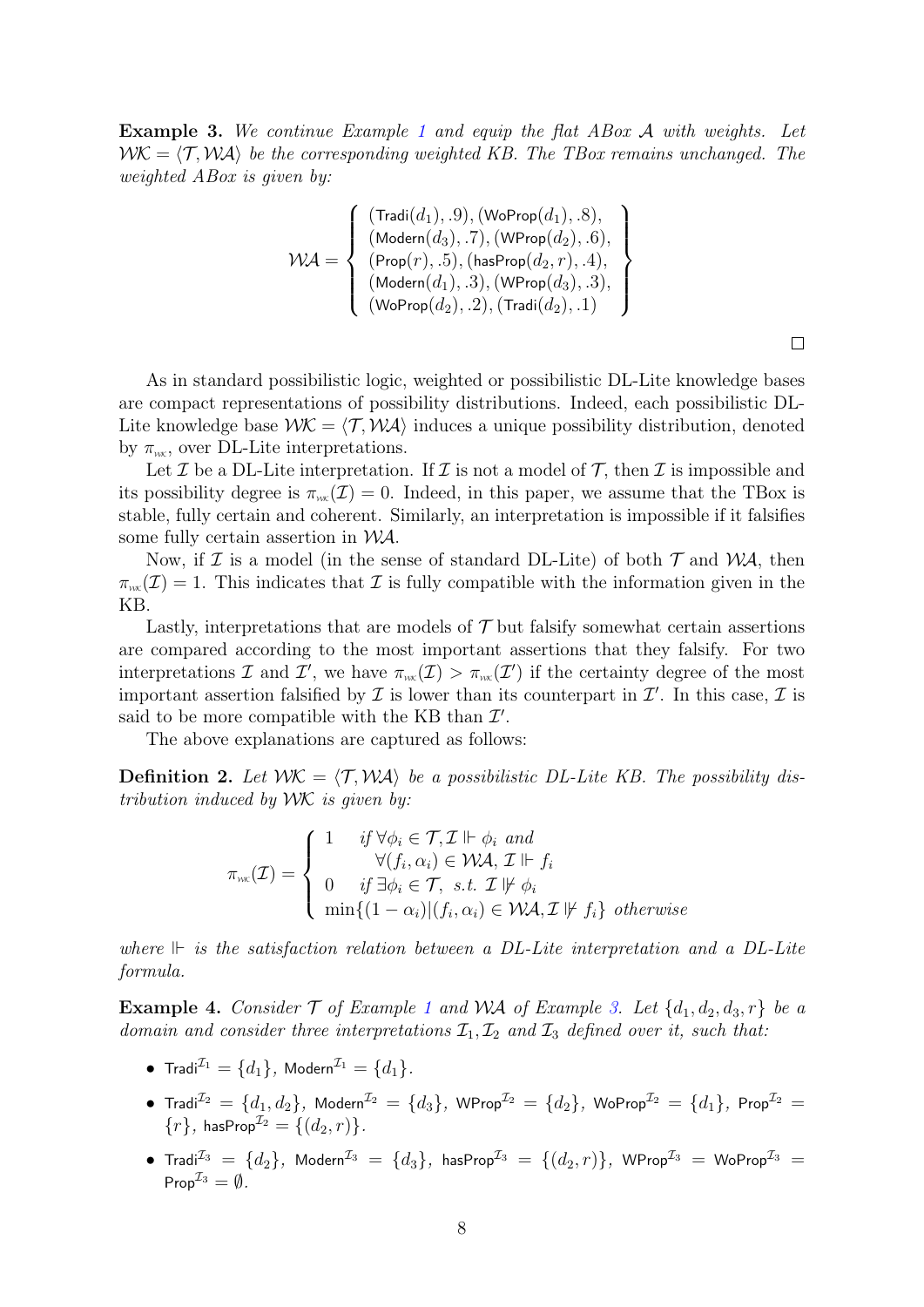For each  $\mathcal{I}_i$  above, we assume that  $(a^{\mathcal{I}_i} = a)$  for every individual name  $a \in I$ .

Here,  $\mathcal{I}_1$  is impossible because it falsifies the fully certain axiom Tradi  $\sqsubseteq \neg \mathsf{Modern}$ .  $So, \pi_{\scriptscriptstyle \mathcal{W}\scriptscriptstyle \mathcal{K}}(\mathcal{I}_1) = 0, \ since$ 

As for  $\mathcal{I}_2$ , it satisfies all the axioms of  $\mathcal T$  but it falsifies the assertions (Modern $(d_1), .3$ ), (WProp $(d_3)$ , .3) and (WoProp $(d_2)$ , .2). Hence,  $\pi_{\text{wK}}(\mathcal{I}_2) = .7$ .

Lastly,  $\mathcal{I}_3$  is also a model of  $\mathcal T$  but it falsifies seven assertions in WA. The highest falsified assertion is (Tradi(d1), 9). Hence,  $\pi_{\scriptscriptstyle{W}(\mathcal{X})}(\mathcal{I}_{3}) = .1$ .

None of  $\mathcal{I}_1, \mathcal{I}_2$  or  $\mathcal{I}_3$  is a model of WK. One can also check that there is no interpretation that satisfies both  $\mathcal T$  and WA. Hence,  $\pi_{\scriptscriptstyle{W\!\!K}}$  is sub-normalized. Its normalization degree, given by equation (\*) in Section 3.1, is  $h(\pi_{w\kappa}) = .7$ .  $\Box$ 

#### 3.3 Inconsistency degree and possibilistic repair

In the rest of this paper, for any given weighted assertional base  $W\mathcal{B}$ , we shall denote by WB<sup>∗</sup> the corresponding set of assertions after removing the priority degrees. For instance, if  $W\mathcal{B} = \{(A(a), .9), (A(b), .8)\}\$ , then  $W\mathcal{B}^* = \{A(a), A(b)\}\$ .

We also assume that the weighted KB  $W\mathcal{K}$  may be inconsistent. Furthermore, we assume the TBox to be coherent and stable, thus the inconsistency of  $WK$  is caused by conflicts between the assertions of  $W\mathcal{A}$  w.r.t. the axioms of  $\mathcal{T}$ .

An assertional conflict is defined as a minimal (w.r.t. set inclusion) subset of assertions that is inconsistent with the TBox, where inconsistency is understood in the sense of standard DL-Lite. Formally:

**Definition 3.** Let  $WK = \langle T, WA \rangle$  be a weighted KB. A sub-base  $C \subseteq WA$  is an assertional conflict in WK if:

- $\langle \mathcal{T}, \mathcal{C}^* \rangle$  is inconsistent, and
- $\forall f \in C^*, \ \langle \mathcal{T}, C^* \setminus \{f\} \rangle$  is consistent.

We denote by  $Cf(\mathcal{WA})$  the set of all the assertional conflicts of  $\mathcal{WA}$ . It is important to note that computing the set of conflicts of an inconsistent KB is done in polynomial time in DL-Lite [20].

Furthermore, we assume that there is no assertion  $f \in \mathcal{WA}^*$  such that  $\langle \mathcal{T}, \{f\} \rangle$  is inconsistent. Since the TBox is coherent, any conflict  $\mathcal C$  in  $Cf(\mathcal{WA})$  involves two assertions [20]. We denote a conflict by a pair:  $\mathcal{C}_{ij} = \{(f_i, \alpha_i), (f_j, \alpha_j)\}\$ , where  $(f_i, \alpha_i), (f_j, \alpha_j) \in$ WA. We say that the assertions  $f_i, f_j \in \mathcal{WA}^*$  are conflicting w.r.t. T. Indeed, conflicts are actually between the assertions, no matter their weights. However, in this paper, we also keep the weights in the definition of the conflicts in order to better illustrate the subsequent definitions and results.

**Example 5.** We continue Example 3. The set of assertional conflicts of  $WA$  is given by:

$$
\text{Cf}(\mathcal{W}\!\mathcal{A}) = \left\{\begin{array}{l}\left\{(\text{Tradi}(d_1), .9), (\text{Modern}(d_1), .3)\right\}, \\ \left\{(\text{Modern}(d_3), .7), (\text{WProp}(d_3), .3)\right\}, \\ \left\{(\text{WProp}(d_2), .6), (\text{WoProp}(d_2), .2)\right\}, \\ \left\{(\text{hasProp}(d_2, r), .4), (\text{WoProp}(d_2), .2)\right\}\end{array}\right\}
$$

 $\Box$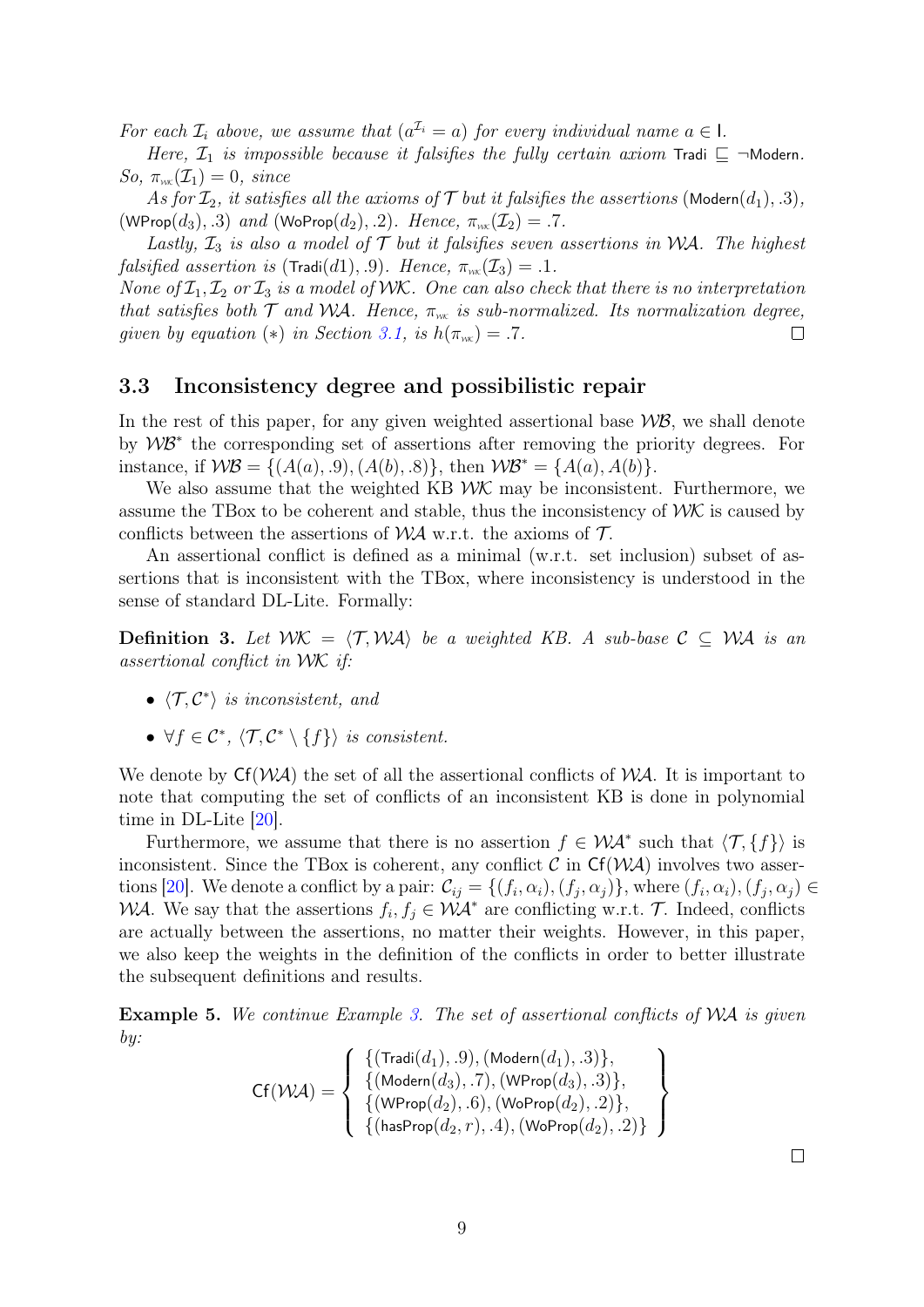As it shall be made clear later, we are interested in the highest priority degree where inconsistency is met in the ABox, known as the inconsistency degree. Let us first introduce the notion of  $\beta$ -cut of a weighted ABox.

**Definition 4.** Let  $WK = \langle T, WA \rangle$  be a weighted KB. Consider a weight  $\beta \in ]0, 1]$ .

• The  $\beta$ -cut of WA is:

$$
\mathcal{A}^{\geq \beta} = \{ f \mid (f, \alpha) \in \mathcal{WA}, \alpha \geq \beta \}.
$$

• The strict  $\beta$ -cut of WA is:

$$
\mathcal{A}^{>\beta} = \{ f \mid (f, \alpha) \in \mathcal{WA}, \alpha > \beta \}.
$$

The inconsistency degree is formally defined as follows:

**Definition 5.** Let  $WK = \langle T, WA \rangle$  be a weighted KB. The inconsistency degree of  $WA$ , denoted by  $\text{Inc}(WA)$ , is defined as:

$$
\text{Inc}(\mathcal{WA}) = \begin{cases} 0 & \text{if } \langle \mathcal{T}, \mathcal{WA}^* \rangle \text{ is consistent} \\ \beta & \text{if } \langle \mathcal{T}, \mathcal{A}^{\geq \beta} \rangle \text{ is inconsistent and} \\ \langle \mathcal{T}, \mathcal{A}^{> \beta} \rangle \text{ is consistent} \end{cases}
$$

We illustrate this notion on our running example.

**Example 6.** Consider  $\mathcal T$  of Example 1 and WA of Example 3. It is easy to check that:

$$
\mathcal{A}^{>.3} = \{ \text{Tradi}(d_1), \text{WoProp}(d_1), \text{Modern}(d_3), \text{WProp}(d_2), \text{hasProp}(d_2, r), \\ \text{Prop}(r) \} \text{ is consistent with } \mathcal{T}.
$$

Besides, one can also check that:

$$
\mathcal{A}^{\geq 3} = \mathcal{A}^{>3} \cup \{ \text{Modern}(d_1), \text{WProp}(d_3) \}
$$
 is inconsistent with  $\mathcal{T}$ .

Thus,  $Inc(\mathcal{WA}) = .3$ .

The inconsistency degree serves as a means for restoring the consistency of an ABox w.r.t. the TBox. Indeed, only the assertions with a certainty degree that is strictly higher than the inconsistency degree are included in the possibilistic repair. This ensures the safety of the results and has the advantage of being efficient. Basically, for a weighted ABox  $\mathcal{W}A$  equipped with n different weights, the inconsistency degree  $\text{Inc}(\mathcal{W}A)$  can be computed in a tractable way using  $log_2(n)$  consistency checks of a classical ABox (without the weights) w.r.t. the TBox. Since checking the consistency of a standard DL-Lite ABox is tractable, it follows that computing the inconsistency degree  $\text{Inc}(\mathcal{WA})$ is also tractable.

The possibilistic repair, also referred to as the  $\pi$ -repair, is formally defined as follows:

**Definition 6.** Let  $WK = \langle T, WA \rangle$  be a weighted KB. Let  $Inc(WA)$  be the inconsistency degree of WA. The  $\pi$ -repair (possibilistic repair) of WA, denoted by  $\mathcal{R}_{\pi}(W\mathcal{A})$ , is:

$$
\mathcal{R}_{\pi}(\mathcal{WA}) = \{ f \mid (f, \alpha) \in \mathcal{WA}, \alpha > \mathsf{Inc}(\mathcal{WA}) \}.
$$

 $\Box$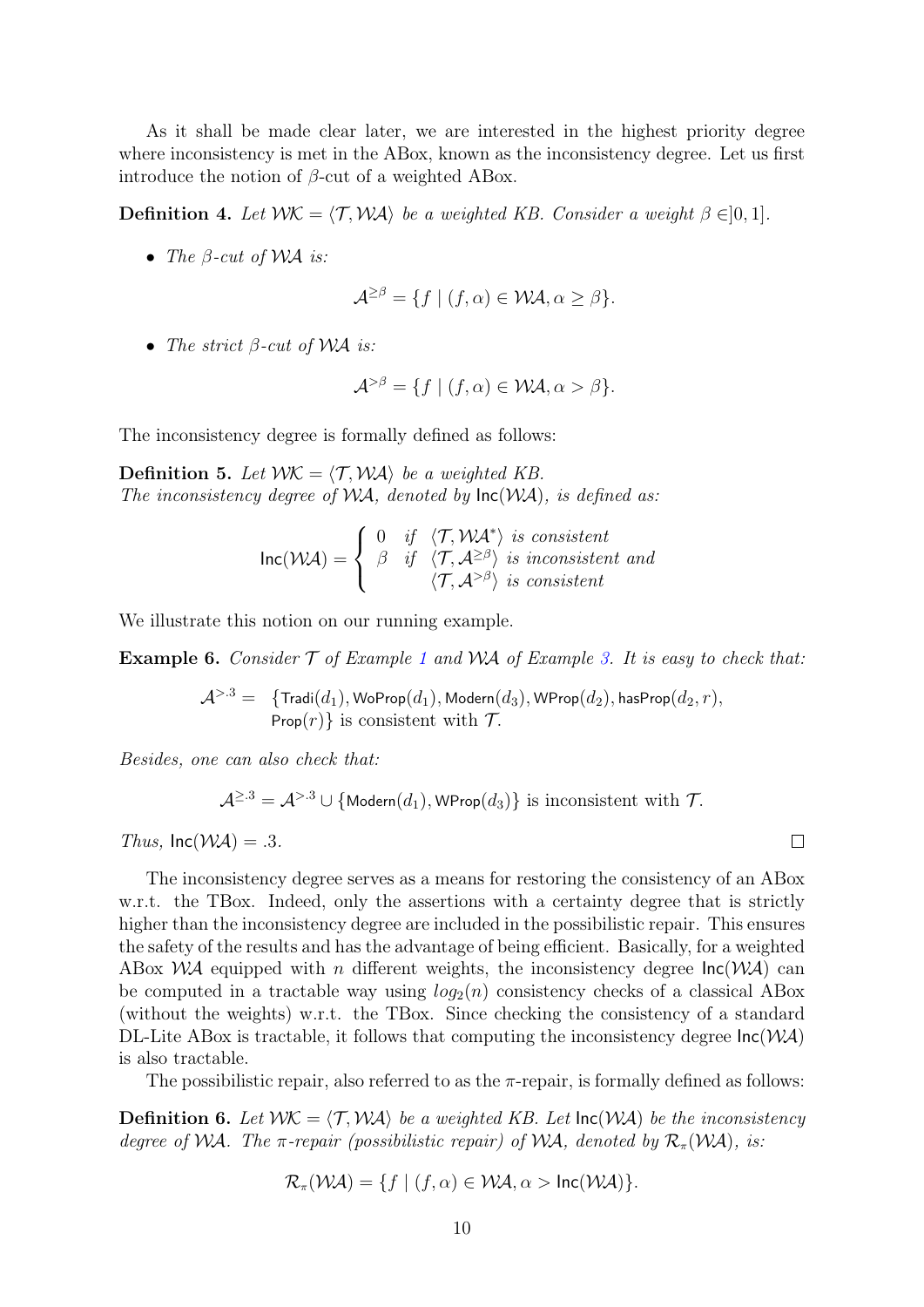Note that all the assertions contained in  $\mathcal{R}_{\pi}(\mathcal{W}A)$  have a priority degree that is strictly higher than  $\text{Inc}(\mathcal{WA})$ . Hence by Definition 5, the  $\pi$ -repair  $\mathcal{R}_{\pi}(\mathcal{WA})$  is consistent with  $\mathcal{T}$ .

Moreover, when  $W\mathcal{K}$  is consistent (i.e.,  $\text{Inc}(W\mathcal{A}) = 0$ ), then the  $\pi$ -repair  $\mathcal{R}_{\pi}(W\mathcal{A})$ amounts to  $\mathcal{WA}^*$  (i.e., the assertions of  $\mathcal{WA}$  without the priority degrees).

**Example 6.** (continued) The  $\pi$ -repair of WA is:  $\mathcal{R}_{\pi}(\mathcal{W}\mathcal{A}) = -\{ \text{Tradi}(d_1), \textsf{WoProp}(d_1), \textsf{Modern}(d_3), \textsf{WProp}(d_2), \textsf{Prop}(r),$  $\Box$ hasProp $(d_2, r)$ .

Let  $\pi_{\scriptscriptstyle{W}}$  be the possibility distribution associated with a weighted possibilistic DL-Lite KB  $WK = \langle T, WA \rangle$ . Then one can check that:

• The normalisation degree of  $\pi_{\scriptscriptstyle{W}K}$  (see equation (\*) in Section 3.1) and the inconsistency degree of  $\mathcal{WA}$  (see Definition 5) are related by:

$$
h(\pi_{w\kappa}) = \text{Inc}(\mathcal{WA}).
$$

• Let I be a DL-Lite interpretation. Then I is a model of  $\mathcal{R}_{\pi}(\mathcal{W}\mathcal{A})$  iff  $\pi_{\scriptscriptstyle{\mathcal{W}\!\mathcal{K}}}(\mathcal{I})=$  $h(\pi_{wK})$ .

So far, we have considered the case of a weighted ABox such that a total preorder can be induced from the weights attached to the assertions. In the next section, we scale the results to the case where the priority degrees are partially ordered.

## 4 Partially Preordered Knowledge Base

In this section, we continue to assume that the TBox axioms are fully reliable. However, the priority degrees associated with the ABox assertions are partially ordered, i.e., the reliability levels associated with some assertions may be incomparable to each other. This is often the case when the pieces of information are obtained from multiple sources. Thus we may not be able to decide on a clear preference between two assertions  $f_i$  and  $f_j$ . For instance, according to one source, the assertion  $f_i$  should be preferred to  $f_j$ , whereas according to another source, it should be the opposite.

Let us introduce the notion of partially ordered uncertainty scale  $\mathbb{L} = (\mathsf{U}, \triangleright)$ , defined over:

- a non-empty set of elements  $U = \{u_1, \ldots, u_n\}$ , called a partially ordered set (POS), and
- a strict partial order  $\triangleright$  (i.e., an irreflexive and transitive relation).

Intuitively, the elements of a POS denoted by U represent priority degrees applied to the ABox assertions. We assume that U contains a special element denoted by **1** and representing full certainty, such that:  $\forall u_i \in \mathsf{U} \setminus \{\mathbb{1}\}, \mathbb{1} \triangleright u_i$ .

Moreover, if  $u_i \not\triangleright u_j$  and  $u_j \not\triangleright u_i$ , we say that  $u_i$  and  $u_j$  are incomparable and we denote it by  $u_i \bowtie u_j$ .

In this context, a partially preordered DL-Lite KB is a triple  $\mathcal{K}_{\triangleright} = \langle \mathcal{T}, \mathcal{A}_{\triangleright}, \mathbb{L} \rangle$  with:

•  $\mathcal{A}_{\triangleright} = \{ (f_i, u_i) \mid f_i \text{ is a DL-Lite assertion, } u_i \in \mathsf{U} \}$ , where a unique weight  $u_i$  is assigned to each assertion  $f_i$ .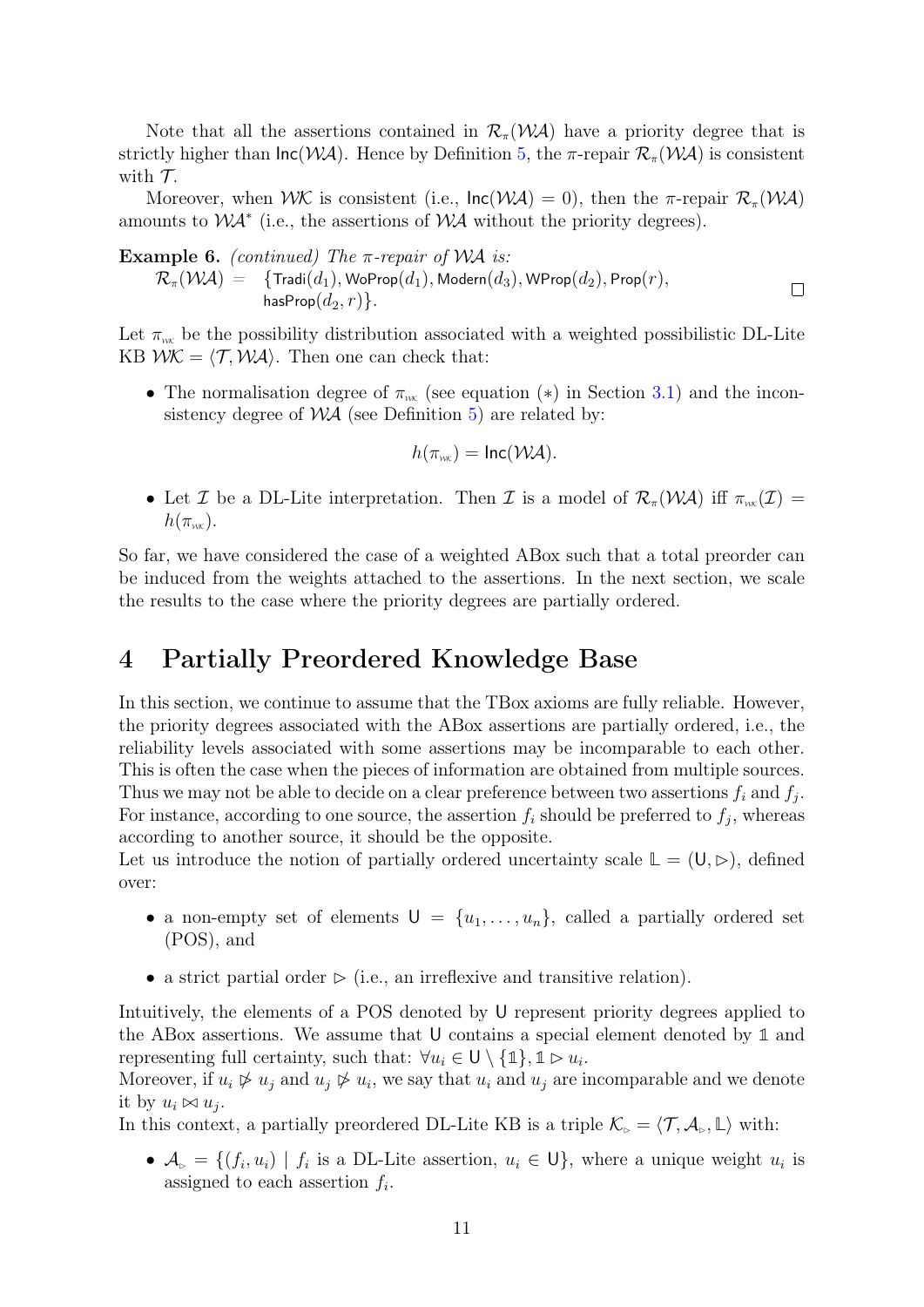

Figure 1: A partial order  $\triangleright$  over U and its total extensions.

 $\bullet \mathbb{L} = (\mathsf{U}, \triangleright).$ 

Given two assertions  $(f_i, u_i), (f_j, u_j) \in \mathcal{A}_{\triangleright}$ , we shall sometimes abuse the notation and simply write  $f_i \triangleright f_j$  to mean  $u_i \triangleright u_j$  (i.e.,  $f_i$  is strictly preferred to  $f_j$ ), and write  $f_i \Join f_j$ to mean  $u_i \bowtie u_j$  (i.e.,  $f_i$  and  $f_j$  are incomparable). <sup>2</sup>

### 4.1 Compatible bases

A natural way for representing a partially preordered ABox is to consider the set of all the compatible ABoxes. Namely, these are the ABoxes that preserve the strict preference ordering between the assertions, in the spirit of the proposals made in the context of propositional possibilistic logic [12] or interval-based possibilistic logic [11]. Formally:

**Definition 7.** Let  $\mathbb{L} = (\mathsf{U}, \triangleright)$  be a partially ordered uncertainty scale. Let  $\mathcal{K}_{\triangleright} =$  $\langle \mathcal{T}, \mathcal{A}_{\triangleright}, \mathbb{L} \rangle$  be a partially preordered DL-Lite KB. Let  $\mathcal{W}\mathcal{K} = \langle \mathcal{T}, \mathcal{W}\mathcal{A} \rangle$  be a weighted KB, obtained from  $\mathcal{K}_{\triangleright}$  by replacing each symbolic weight  $u \in U$  by a real number in the unit interval ]0, 1], where:

$$
\mathcal{WA} = \{ (f, \alpha) \mid (f, u) \in \mathcal{A}_{\triangleright}, \alpha \in ]0, 1] \}.
$$

The weighted ABox WA is compatible with  $\mathcal{A}_{\text{B}}$  if:

$$
\forall (f_i, \alpha_i) \in \mathcal{WA}, \forall (f_j, \alpha_j) \in \mathcal{WA}, \text{ if } f_i \rhd f_j \text{ then } \alpha_i > \alpha_j.
$$

Note that the compatible bases are not unique, actually there is an infinite number thereof. In fact, the actual values of the weights do not really matter, only the ordering between the assertions matters, as it shall be shown later.

**Example 7.** Let  $\mathbb{L} = (\mathsf{U}, \triangleright)$  be an uncertainty scale defined over the set  $\mathsf{U} = \{u_1, u_2, u_3, u_4\}$ , and the partial order  $\triangleright$  is depicted by Figure 1.(a). Namely:

 $(u_4 \triangleright u_3 \triangleright u_1)$  and  $(u_4 \triangleright u_2 \triangleright u_1)$  and  $(u_2 \bowtie u_3)$ .

Let  $\mathcal{K}_{\triangleright} = \langle \mathcal{T}, \mathcal{A}_{\triangleright}, \mathbb{L} \rangle$  be a partially preordered KB, where  $\mathcal{T}$  is from Example 1, and  $\mathcal{A}_{\triangleright}$ is given by:

$$
\mathcal{A}_\triangleright = \left\{\begin{array}{l}(\mathrm{Tradi}(d_1), u_4), (\mathrm{WoProp}(d_1), u_4), (\mathrm{Modern}(d_3), u_4), \\ (\mathrm{WProp}(d_2), u_3), (\mathrm{hasProp}(d_2, r), u_3), (\mathrm{Prop}(r), u_3), \\ (\mathrm{Modern}(d_1), u_2), (\mathrm{WProp}(d_3), u_2), \\ (\mathrm{WoProp}(d_2), u_1), (\mathrm{Tradi}(d_2), u_1)\end{array}\right\}
$$

<sup>&</sup>lt;sup>2</sup>The relation  $\triangleright$  on U is a strict partial order. Namely,  $\forall u_i \in U$ ,  $\forall u_j \in U$ , if  $u_i \triangleright u_j$  holds, then  $u_i \triangleright u_i$  does not hold. However the ABox  $\mathcal{A}_{\triangleright}$  is partially preordered since a given weight could be assigned to several assertions.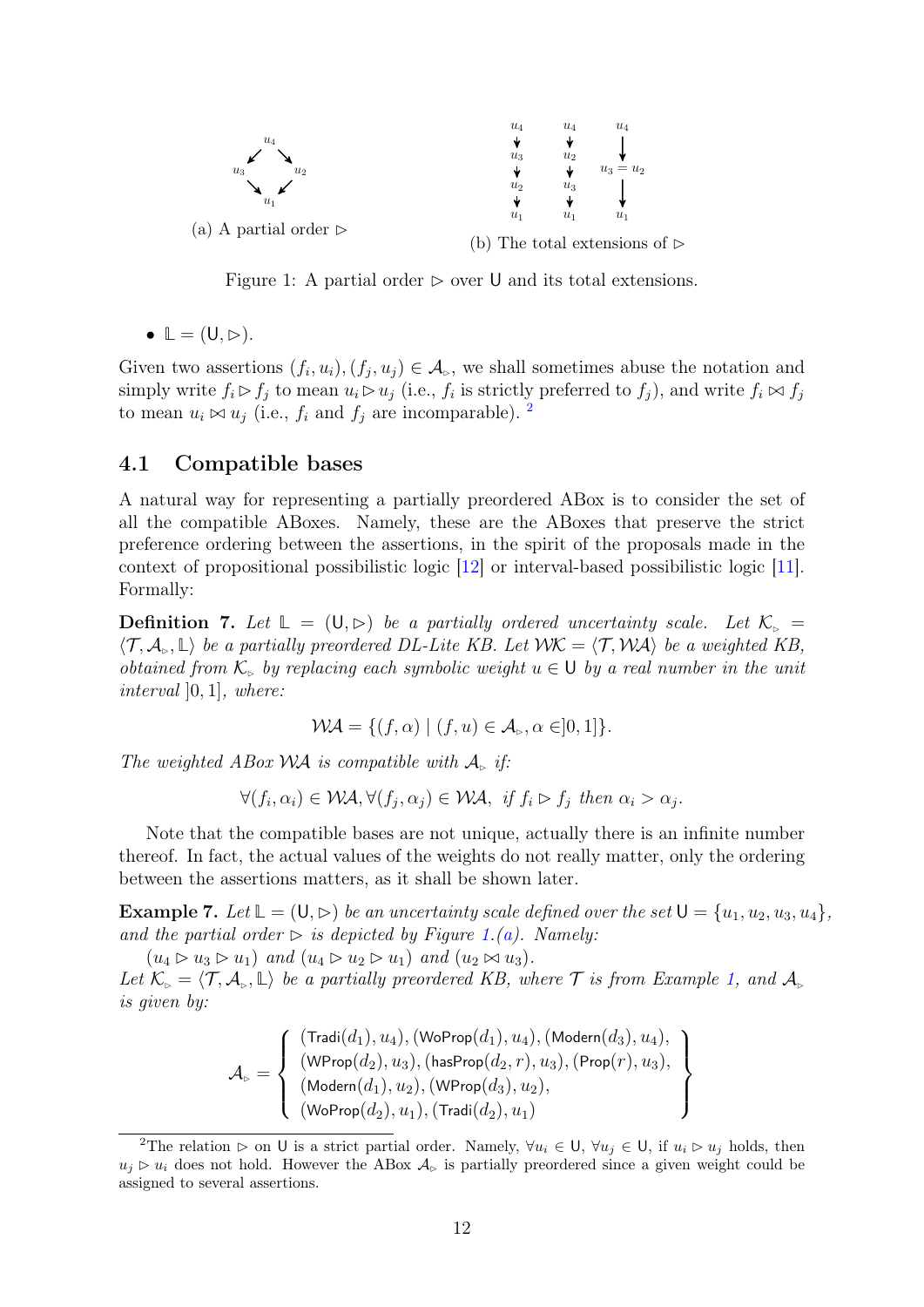Let  $\{.2, .4, .6, .8\}$  be a set of weights. The bases  $\mathcal{WA}_1$ ,  $\mathcal{WA}_2$  and  $\mathcal{WA}_3$  below are compatible with  $A_{\triangleright}$ :

$$
\mathcal{WA}_1 = \left\{\begin{array}{l}(\text{Tradi}(d_1), .8), (\text{WoProp}(d_1), .8), (\text{Modern}(d_3), .8),\\(\text{WProp}(d_2), .6), (\text{hasProp}(d_2, r), .6), (\text{Prop}(r), .6),\\(\text{Modern}(d_1), .4), (\text{WProp}(d_3), .4),\\(\text{WoProp}(d_2), .2), (\text{Tradi}(d_2), .2)\end{array}\right\}
$$

$$
\mathcal{WA}_2 = \left\{\begin{array}{l}(\text{Tradi}(d_1), .8), (\text{WoProp}(d_1), .8), (\text{Modern}(d_3), .8),\\(\text{Modern}(d_1), .6), (\text{WProp}(d_1), .8), (\text{Modern}(d_3), .8),\\(\text{Webern}(d_1), .6), (\text{WProp}(d_2, r), .4), (\text{Prop}(r), .4),\\(\text{Webrop}(d_2), .2), (\text{Tradi}(d_2), .2)\end{array}\right\}
$$

$$
\mathcal{WA}_3 = \left\{\begin{array}{l}(\text{Tradi}(d_1), .8), (\text{WoProp}(d_1), .8), (\text{Modern}(d_3), .8),\\(\text{WProp}(d_2), .6), (\text{hasProp}(d_2, r), .6), (\text{Prop}(r), .6),\\(\text{Modern}(d_1), .6), (\text{WProp}(d_3), .6),\\(\text{WoProp}(d_2), .4), (\text{Tradi}(d_2), .4)\end{array}\right\}
$$

For  $WA_3$ , any subset of three weights chosen among  $\{.2, .4, .6, .8\}$  and which preserve the priority order between the assertions is suitable. The bases  $WA_1, WA_2$  and  $WA_3$ are represented by Figure 2.  $\Box$ 



Figure 2: The compatible bases of  $\mathcal{A}_{\mathbb{R}}$ : the assertions (grouped by certainty degree), and the conflicts (dotted lines).

The following result establishes that the notion of inconsistency degree (Definition 5) can be defined equivalently using the notion of assertional conflict (Definition 3).

**Proposition 1.** Let  $WK = \langle T, WA \rangle$  be a weighted KB. Let  $Cf(WA)$  be the set of assertional conflicts. Then:

$$
Inc(\mathcal{WA}) = max_{\mathcal{C} \in \mathsf{CF}(\mathcal{WA})} min\{\alpha \mid (f, \alpha) \in \mathcal{C}\}
$$

with  $max(\emptyset) = 0$ .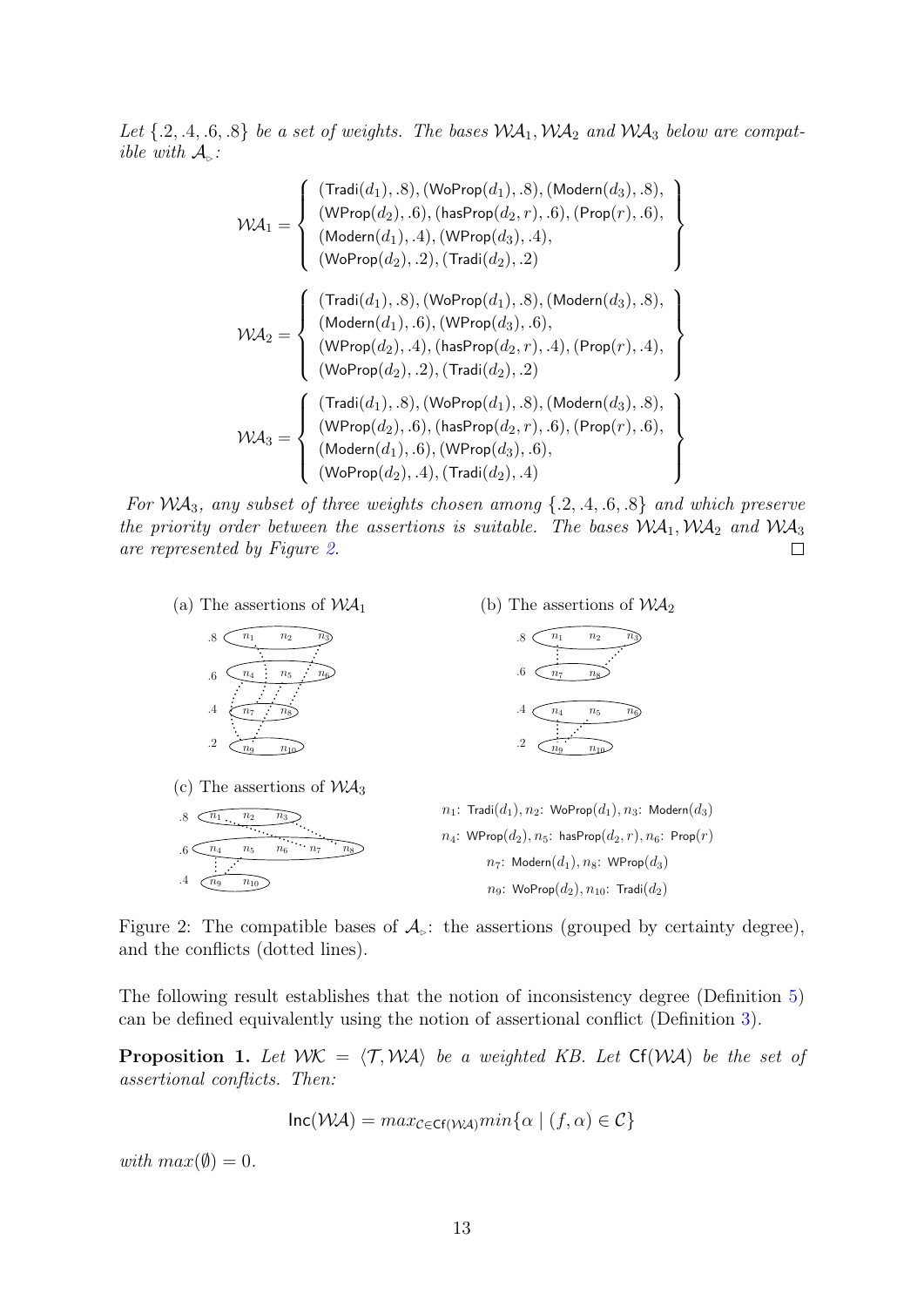Proof.

(i) Assume that  $\langle T, \mathcal{WA}^* \rangle$  is consistent, then  $Cf(\mathcal{WA}) = \emptyset$ . Therefore,  $Inc(\mathcal{WA}) = 0$  is vacuously true.

(ii) Assume that  $\text{Inc}(\mathcal{WA}) = \beta$ . Let  $\mathcal{C}_{12} = \{(f_1, \alpha_1), (f_2, \alpha_2)\}\)$  be any conflict of  $\text{Cf}(\mathcal{WA})$ . By Definition 5,  $\langle \mathcal{T}, \mathcal{A}^{>\beta} \rangle$  is consistent means that  $\alpha_1 \leq \beta$  or  $\alpha_2 \leq \beta$ , i.e.,  $min(\alpha_1, \alpha_2) \leq$ β. Hence:

$$
max_{\mathcal{C} \in \mathsf{CF}(\mathcal{W}\mathcal{A})} min\{\alpha \mid (f, \alpha) \in \mathcal{C}\} \leq \beta = \mathsf{Inc}(\mathcal{W}\mathcal{A})\dots(1)
$$

Since  $\langle \mathcal{T}, \mathcal{A}^{\geq \beta} \rangle$  is inconsistent, then there is a conflict  $\mathcal{C}_{34} = \{(f_3, \alpha_3), (f_4, \alpha_4)\}\$ in Cf(WA) such that  $\alpha_3 = \beta$  or  $\alpha_4 = \beta$ , namely:  $min(\alpha_3, \alpha_4) = \beta \dots (2)$ From equations (1) and (2) we have:

$$
max_{\mathcal{C} \in \mathsf{CF}(\mathcal{W}\mathcal{A})} min\{\alpha \mid (f, \alpha) \in \mathcal{C}\} = \beta = \mathsf{Inc}(\mathcal{W}\mathcal{A}).
$$

(iii) The other direction is shown in a similar way. Assume:

$$
max_{\mathcal{C}\in\mathsf{Cf}(\mathcal{W}\mathcal{A})}min\{\alpha \mid (f,\alpha)\in\mathcal{C}\}=\beta\dots(3)
$$

This means:

$$
\forall \mathcal{C} \in \mathsf{C}\mathsf{f}(\mathcal{W}\mathcal{A}), min\{\alpha \mid (f, \alpha) \in \mathcal{C}\} \leq \beta \dots (4)
$$

Hence  $\mathcal{A}^{>\beta} = \{f \mid (f, \alpha) \in \mathcal{WA}, \alpha > \beta\}$  is consistent ... (5) Statement (5) holds, otherwise there is some C in Cf(WA) s.t.  $min\{\alpha \mid (f, \alpha) \in C\} > \beta$ , which contradicts equation  $(4)$ .

Equation (3) also means that there is some C in Cf(WA) s.t.  $min\{\alpha \mid (f, \alpha) \in C\} = \beta$ . This means:

$$
\mathcal{A}^{\geq\beta} = \{ f \mid (f, \alpha) \in \mathcal{WA}, \alpha \geq \beta \}
$$
 is inconsistent ... (6)

Applying Definition 5 to statements (5) and (6), we obtain  $\text{Inc}(\mathcal{WA}) = \beta$ .  $\Box$ 

**Example 8.** Consider WA of Example 3 and its set of conflicts  $Cf(WA)$  of Example 5. The inconsistency degree is:

$$
\text{Inc}(\mathcal{WA}) = \max \left\{ \begin{array}{c} \min\{.9, .3\}, \min\{.7, .3\}, \\ \min\{.6, .2\}, \min\{.4, .2\} \end{array} \right\} = .3.
$$

This is the same result obtained in Example 6.

### 4.2 Computing the partially preordered possibilistic repair

We are interested in computing a single repair for a partially preordered ABox. However, the family of compatible ABoxes is infinite, which means that selecting one compatible ABox over others would be arbitrary. A better approach for computing the partially preordered possibilistic repair consists in:

- (i) defining the compatible ABoxes (Definition 7) with weights defined over  $[0, 1]$ ,
- (ii) computing the  $\pi$ -repair associated with each compatible ABox (Definition 6), and finally
- (iii) intersecting all the  $\pi$ -repairs.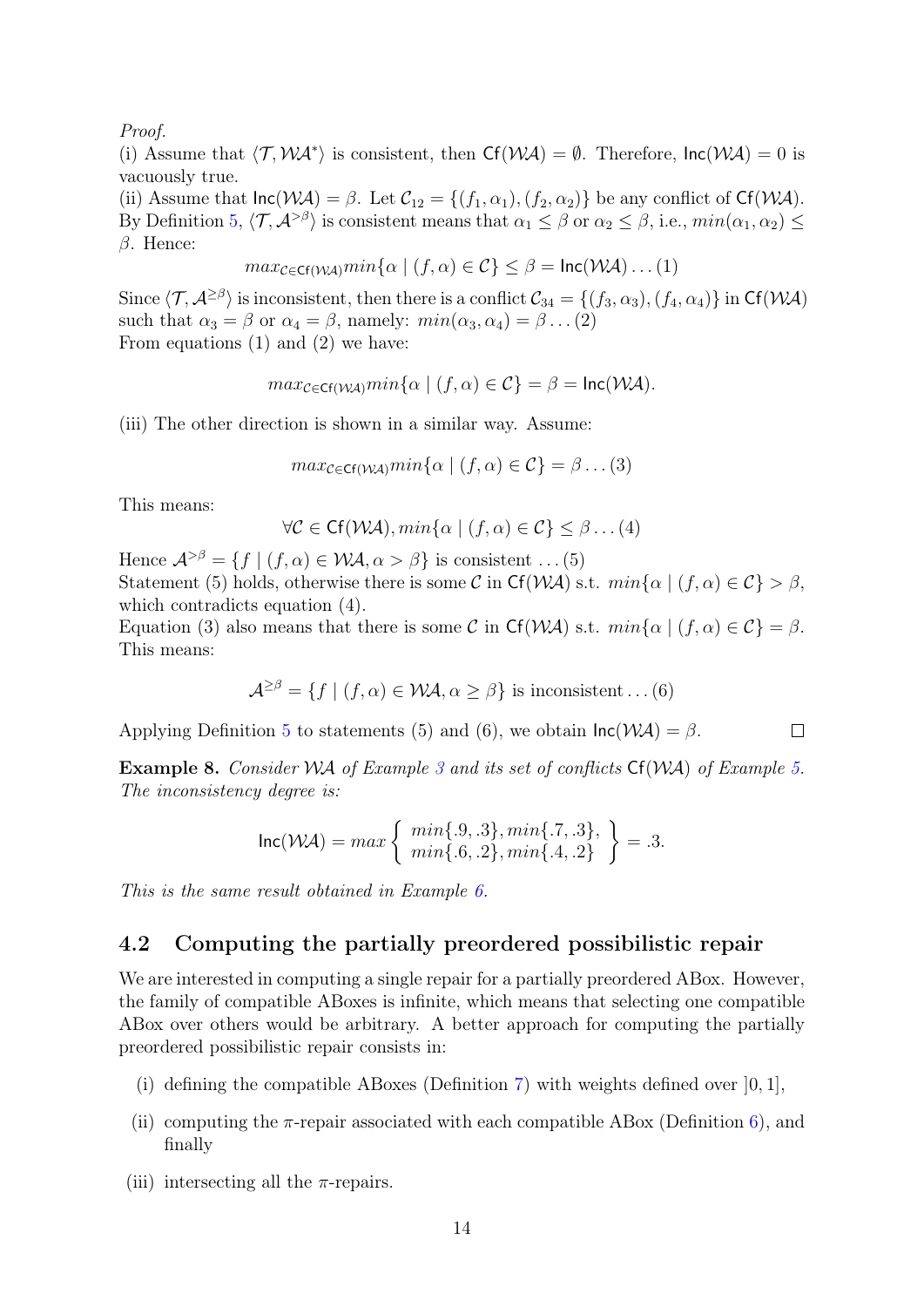This approach ensures the safety of the results since all the compatible ABoxes are taken into account.

**Definition 8.** Consider  $\mathbb{L} = (\mathsf{U}, \triangleright)$  and  $\mathcal{K}_{\triangleright} = \langle \mathcal{T}, \mathcal{A}_{\triangleright}, \mathbb{L} \rangle$ . Consider the set of  $\pi$ -repairs associated with all the compatible bases of  $\mathcal{A}_\triangleright$ :

$$
\mathcal{F}(\mathcal{A}_{\triangleright}) = \{ \mathcal{R}_{\pi}(\mathcal{W}\mathcal{A}) \mid \mathcal{W}\mathcal{A} \text{ is compatible with } \mathcal{A}_{\triangleright} \}.
$$

The partially preordered possibilistic repair of  $\mathcal{A}_{\triangleright}$ , denoted by  $\mathcal{R}_{\pi}^{\triangleright}(\mathcal{A}_{\triangleright})$ , is given by:

$$
\mathcal{R}_{\pi}^{\triangleright}(\mathcal{A}_{\triangleright})=\bigcap\{\mathcal{R}_{\pi}(\mathcal{W}\mathcal{A})\mid \mathcal{R}_{\pi}(\mathcal{W}\mathcal{A})\in\mathcal{F}(\mathcal{A}_{\triangleright})\}.
$$

Namely:  $\mathcal{R}_{\pi}^{\triangleright}(\mathcal{A}_{\triangleright}) = \{f \mid (f, u) \in \mathcal{A}_{\triangleright}$ ,  $\forall \mathcal{WA}$  compatible with  $\mathcal{A}_{\triangleright}$  and  $f \in \mathcal{R}_{\pi}(\mathcal{WA})\}$ .

The set  $\mathcal{F}(\mathcal{A}_{\infty})$  is infinite because there are infinitely many weighted ABoxes that are compatible with  $\mathcal{A}_{\triangleright}$ . However, in order to compute  $\mathcal{R}_{\pi}^{\triangleright}(\mathcal{A}_{\triangleright})$ , we do not need to consider all the compatible bases of  $\mathcal{A}_{\triangleright}$ . We consider only the bases (and their associated  $\pi$ repairs) that define a different ordering between the assertions. This is captured by the following lemma.

**Lemma 1.** Let  $WA_1$  be a weighted ABox such that the weights belong to the set  $S =$  $\{\alpha \mid (f, \alpha) \in \mathcal{WA}_1\}.$  Consider an assignment function  $\omega : S \longrightarrow ]0,1]$  s.t.:

- $\forall \alpha \in S$ ,  $\omega(\alpha) = 1$  iff  $\alpha = 1$ .
- $\forall \alpha_1 \in S, \forall \alpha_2 \in S, \alpha_1 \neq 1, \alpha_2 \neq 1$  we have:  $\alpha_1 \geq \alpha_2$  iff  $\omega(\alpha_1) \geq \omega(\alpha_2)$ .

Let  $WA_2 = \{(f, \omega(\alpha)) \mid (f, \alpha) \in \mathcal{WA}_1\}$  be a weighted ABox obtained by applying the assignment function  $\omega(\cdot)$  to the weights in  $\mathcal{WA}_1$ . Then:  $\mathcal{R}_{\pi}(\mathcal{WA}_1) = \mathcal{R}_{\pi}(\mathcal{WA}_2)$ .

$$
\qquad \qquad \Box
$$

*Proof.* Let us show that  $\text{Inc}(\mathcal{WA}_1) = \beta$  iff  $\text{Inc}(\mathcal{WA}_2) = \omega(\beta)$ .

First, observe that given a conflict  $\mathcal{C}_{ij} = \{(f_i, \alpha_i), (f_j, \alpha_j)\}\$  of  $\mathcal{WA}_1$ , then obviously  $\mathcal{C}'_{ij} = \{(f_i, \omega(\alpha_i)), (f_j, \omega(\alpha_j))\}$  is a conflict of  $\mathcal{WA}_2$ . Consider  $\mathcal{C}_{12}$  and  $\mathcal{C}_{34}$  two conflicts of  $\mathcal{WA}_1$ , and  $\mathcal{C}_{12}'$  and  $\mathcal{C}_{34}'$  two conflicts of  $\mathcal{WA}_2$ . By the definition of  $\omega(\cdot)$ , if we have  $min\{\alpha \mid (f,\alpha) \in C_{12}\} = \alpha_1$  (resp.  $\alpha_2$ ), then we also have  $min\{\omega(\alpha) \mid (f,\omega(\alpha)) \in C_{12}'\}$  $=\omega(\alpha_1)$  (resp.  $\omega(\alpha_2)$ ). Similarly, if  $min{\lbrace \alpha \mid (f, \alpha) \in C_{12} \rbrace} > min{\lbrace \alpha \mid (f, \alpha) \in C_{34} \rbrace}$ , then  $min{\{\omega(\alpha) | (f, \omega(\alpha)) \in C'_{12}\}} > min{\{\omega(\alpha) | (f, \omega(\alpha)) \in C'_{34}\}}.$ Hence, if:  $\text{Inc}(\mathcal{WA}_1) = \beta$ , then trivially  $\text{Inc}(\mathcal{WA}_2) = \omega(\beta)$ .

Assume that  $\text{Inc}(\mathcal{WA}_1) = \beta$ . Let  $(f, \alpha) \in \mathcal{WA}_1$  such that  $\alpha > \beta$ . Then by the definition of the π-repair, we have  $f \in \mathcal{R}_{\pi}(\mathcal{WA}_1)$ . By applying  $\omega(\cdot)$ , we get  $\omega(\alpha) > \omega(\beta) =$  $Inc(W\mathcal{A}_2)$ . This means  $f \in \mathcal{R}_{\pi}(W\mathcal{A}_2)$ .

Similarly, let  $(f, \alpha) \in \mathcal{WA}_1$  such that  $\alpha \leq \beta$ . Then  $f \notin \mathcal{R}_{\pi}(\mathcal{WA}_1)$ . By applying  $\omega(\cdot)$ , we get  $\omega(\alpha) \leq \omega(\beta) = \ln c(\mathcal{WA}_2)$ . This means that  $f \notin \mathcal{R}_{\pi}(\mathcal{WA}_2)$ .  $\Box$ Therefore we conclude that  $\mathcal{R}_{\pi}(\mathcal{W}A_1) = \mathcal{R}_{\pi}(\mathcal{W}A_2)$ .

In Lemma 1, although  $\mathcal{WA}_2$  is different from  $\mathcal{WA}_1$ , the former ABox preserves the ordering on the assertions of the latter. Thus  $W\mathcal{A}_2$  is said to be order-preserving and in this case, the two weighted bases generate the same  $\pi$ -repairs, as shown in the following example.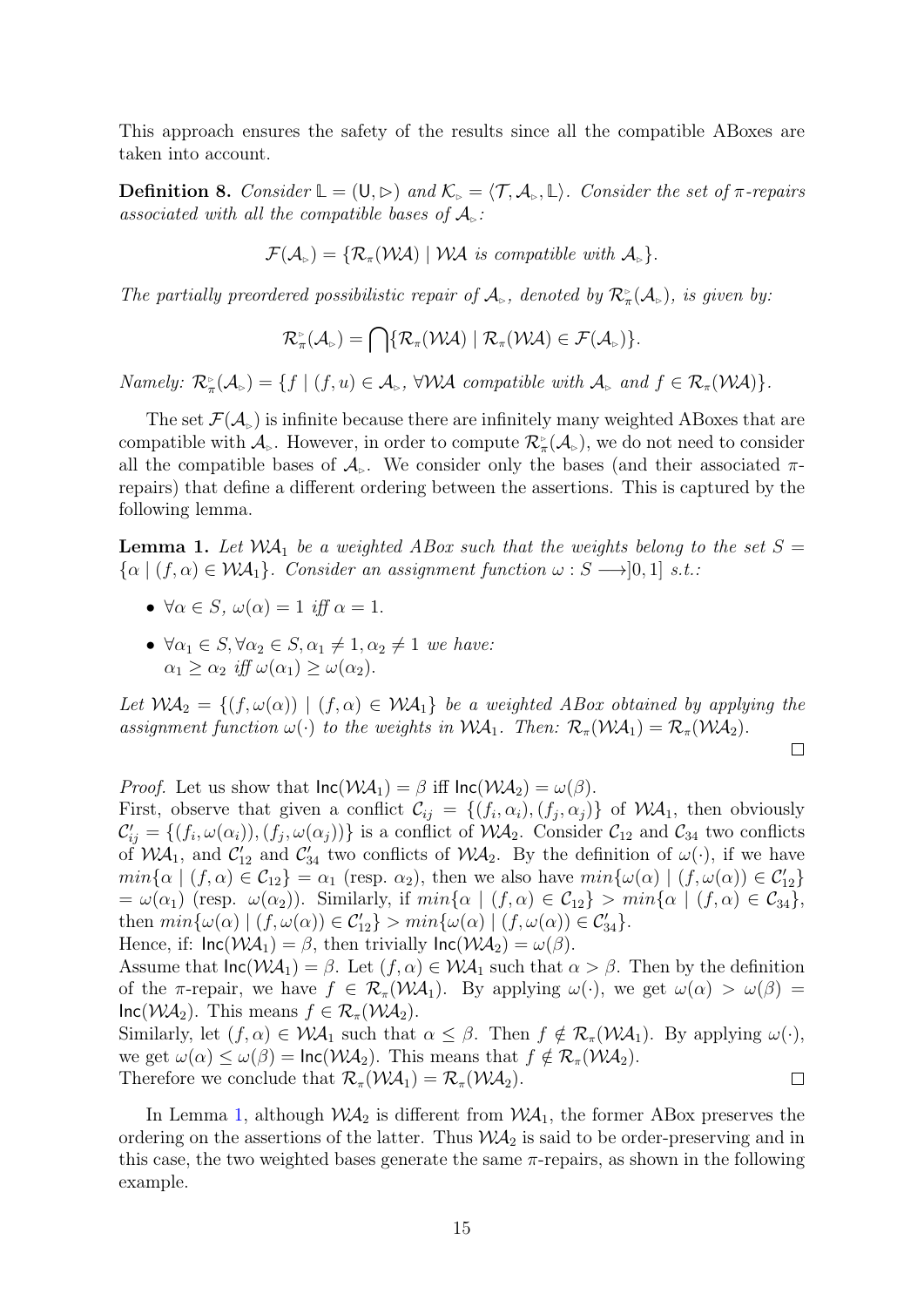Example 8. *(continued)* Consider the weighted ABox:

 $\mathcal{W}\!\mathcal{A}_4 =$  $\sqrt{ }$  $\int$  $\overline{\mathcal{L}}$  $(\textsf{Tradi}(d_1), .9),(\textsf{WoProp}(d_1), .9),(\textsf{Modern}(d_3), .9),$  $(\mathsf{WProp}(d_2), .7),(\mathsf{hasProp}(d_2, r), .7),(\mathsf{Prop}(r), .7),$  $(\mathsf{Modern}(d_1), .5), (\mathsf{WProp}(d_3), .5),$  $(WoProp(d_2), .3), (Tradi(d_2), .3)$  $\mathcal{L}$  $\overline{\mathcal{L}}$  $\int$ 

The inconsistency degree is:  $\text{Inc}(W\mathcal{A}_4) = .5$ .

Note that despite the fact that  $\text{Inc}(W\mathcal{A}_4) \neq \text{Inc}(W\mathcal{A}_1)$ , both bases  $W\mathcal{A}_1$  and  $W\mathcal{A}_4$  have the same ordering over the assertions, hence they both admit the same  $\pi$ -repair. Indeed, one can check that:  $\mathcal{R}_{\pi}(\mathcal{W}A_4) = \mathcal{R}_{\pi}(\mathcal{W}A_1) = \{ \text{Tradi}(d_1), \text{WoProp}(d_1), \text{Modern}(d_3), \text{WProp}(d_2), \}$ hasProp $(d_2, r)$ , Prop $(r)$ .  $\Box$ 

The next example illustrates the computation of the partially preordered possibilistic repair.

**Example 9.** Thanks to Lemma 1, the repair  $\mathcal{R}^*_{\pi}(\mathcal{A}_{\triangleright})$  can be computed by considering only the three bases  $WA_1$ ,  $WA_2$  and  $WA_3$  of Example 7 as the compatible bases of  $\mathcal{A}_{\triangleright}$ . Using Figure 2, it is easy to check that the inconsistency degree of each base is:

- $Inc(WA_1) = .4$ .
- $\text{Inc}(\mathcal{W}\mathcal{A}_2) = .6$ .
- $Inc(W\mathcal{A}_3) = .6$ .

Their associated  $\pi$ -repairs are given by:

- $\mathcal{R}_{\pi}(\mathcal{W}A_1) = \{\text{Tradi}(d_1), \text{WoProp}(d_1), \text{Modern}(d_3), \text{WProp}(d_2), \text{Prop}(r), \text{ hasProp}(d_2, r)\}.$
- $\mathcal{R}_{\pi}(\mathcal{W}\mathcal{A}_2) = {\text{Tradi}(d_1), \text{WoProp}(d_1), \text{Modern}(d_3)}.$
- $\mathcal{R}_n(\mathcal{W}\mathcal{A}_3) = \{ \text{Tradi}(d_1), \text{WoProp}(d_1), \text{Modern}(d_3) \}.$

The partially preordered possibilistic repair of  $\mathcal{A}_{\infty}$  is:

$$
\begin{array}{ccl}\mathcal{R}_{\pi}^{\triangleright}(\mathcal{A}_{\triangleright}) & = & \mathcal{R}_{\pi}(\mathcal{W}\!\mathcal{A}_1) \cap \mathcal{R}_{\pi}(\mathcal{W}\!\mathcal{A}_2) \cap \mathcal{R}_{\pi}(\mathcal{W}\!\mathcal{A}_3).\\ & = & \{\text{Tradi}(d_1), \text{WoProp}(d_1), \text{Modern}(d_3)\}.\end{array}
$$

We do not need to consider any other compatible base since the partial order  $\triangleright$  (Figure 1.(a)) admits only three total extensions (Figure 1.(b)), where an arrow represents a strict preference between the elements of the set U.  $\Box$ 

The next section deals with the issue of how to compute the partially preordered possibilistic repair  $\mathcal{R}_{\pi}^{\triangleright}(\mathcal{A}_{\triangleright})$  without enumerating all the compatible bases.

# 5 Characterization and Properties of the Partially Preordered Possibilistic Repair

### 5.1 Characterizing the partially preordered possibilistic repair

We have shown that computing the repair of a partially preordered ABox  $\mathcal{A}_{\triangleright}$  requires the enumeration of the order-preserving compatible bases of  $\mathcal{A}_{\triangleright}$  (see Definition 8 and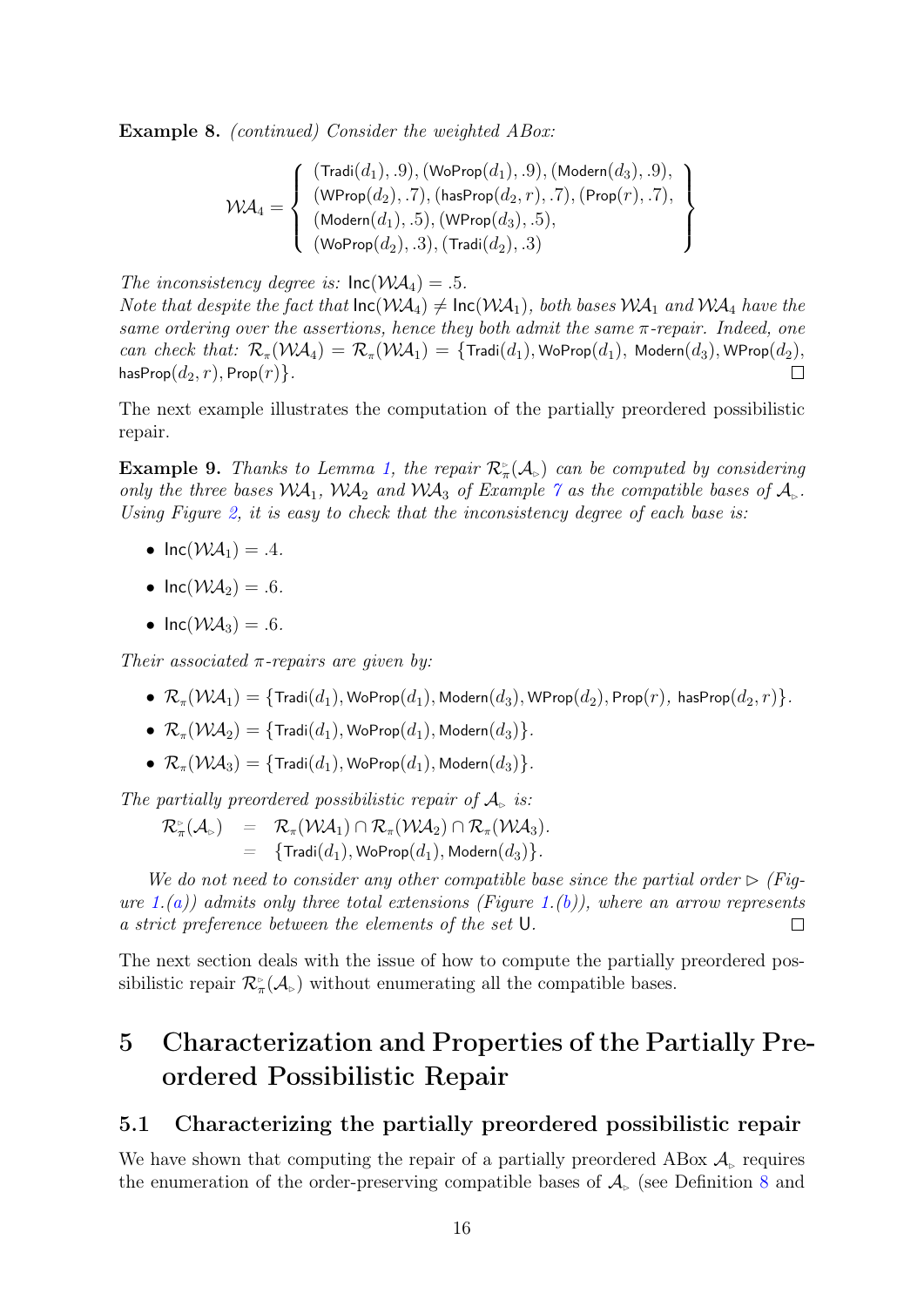Lemma 1). However, this method can be impractical. In this section, we provide an equivalent characterization by introducing the notion of  $\pi$ -accepted assertions. Intuitively, an assertion is  $\pi$ -accepted if it is strictly preferred to at least one assertion of each conflict of  $\mathcal{A}_{\triangleright}$ .

**Definition 9.** Consider  $\mathbb{L} = (\mathsf{U}, \triangleright)$  and  $\mathcal{K}_{\triangleright} = \langle \mathcal{T}, \mathcal{A}_{\triangleright}, \mathbb{L} \rangle$ . Let  $\mathsf{Cf}(\mathcal{A}_{\triangleright})$  denote the set of assertional conflicts of  $\mathcal{A}_{\triangleright}$ . An assertion  $(f_i, u_i) \in \mathcal{A}_{\triangleright}$  is  $\pi$ -accepted if:

$$
\forall \mathcal{C} \in \mathsf{C}\mathsf{f}(\mathcal{A}_{\triangleright}), \exists (f_j, u_j) \in \mathcal{C}, f_i \neq f_j, \ \text{ s.t. } f_i \triangleright f_j \ (\text{i.e., } u_i \triangleright u_j).
$$

Note that the set of assertional conflicts  $Cf(\mathcal{A}_{\triangleright})$  is obtained by using Definition 3, where the weighted KB  $W\mathcal{K}$  and the weighted ABox  $W\mathcal{A}$  are replaced with the partially preordered knowledge base  $\mathcal{K}_{\triangleright}$  and the partially preordered ABox  $\mathcal{A}_{\triangleright}$ .

**Example 10.** Consider  $A_{\text{B}}$  of Example 7. The conflict set  $\text{Cf}(A_{\text{B}})$  is the same as in Example 3, but the assertions are equipped with the symbolic weights in  $\{u_1, \ldots, u_4\}$ . It is easy to check that  $(\text{Tradi}(d_1), u_4)$ ,  $(\text{WoProp}(d_1), u_4)$  and  $(\text{Modern}(d_3), u_4)$  are strictly preferred to at least one assertion of each conflict, since  $u_4$  is the most preferred symbolic weight in  $\mathcal{A}_{\triangleright}$ . Hence, these three assertions are all  $\pi$ -accepted and:  $\mathcal{R}_{\pi}^{\triangleright}(\mathcal{A}_{\triangleright})=$  $\{{\sf Tradi}(d_1), {\sf WoProp}(d_1), {\sf Modern}(d_3)\}.$ 

This is the same result obtained in Example 9 by considering the compatible bases of  $\mathcal{A}_{\mathbb{R}}$ .  $\Box$ 

An important result of this paper is that the set of  $\pi$ -accepted assertions corresponds exactly to the repair of the partially preordered ABox  $\mathcal{A}_{\triangleright}$  (where the weights are omitted).

**Proposition 2.** Consider  $\mathcal{R}_{\pi}^{\triangleright}(\mathcal{A}_{\triangleright})$  given by Definition 8. Recall that the notion of  $\pi$ -accepted is given by Definition 9. Then an assertion  $(f, u) \in \mathcal{A}_{\triangleright}$  is  $\pi$ -accepted iff  $f \in \mathcal{R}_{\pi}^{\triangleright}(\mathcal{A}_{\triangleright}).$ 

#### Proof.

(i) Assume that  $(f, u) \in \mathcal{A}_{\triangleright}$  is  $\pi$ -accepted but  $f \notin \mathcal{R}_{\pi}^{\triangleright}(\mathcal{A}_{\triangleright})$ . This means that there is a compatible base WA of  $\mathcal{A}_\triangleright$  and a weight  $\alpha \in ]0,1]$  such that:  $(f, \alpha) \in \mathcal{WA}$  and  $f \notin$  $\mathcal{R}_{\pi}(\mathcal{W} \mathcal{A})$ . Let  $\mathsf{Inc}(\mathcal{W} \mathcal{A}) = \beta$ . By Definition 5, the sub-base  $\mathcal{A}^{\geq \beta}$  is inconsistent but the base  $A^{>\beta}$  is consistent. Consider a conflict

 $\mathcal{C}_{ij} = \{(f_i, \alpha_i), (f_j, \alpha_j)\} \in \mathsf{Cf}(\mathcal{W}\mathcal{A})$ 

where the assertions  $f_i, f_j$  are such that  $f_i \in \mathcal{A}^{\geq \beta}$  and  $f_j \in \mathcal{A}^{\geq \beta}$ , and  $\alpha_i, \alpha_j \in ]0,1]$ . There is always such a conflict since  $\mathcal{A}^{\geq \beta}$  is inconsistent. Namely, the assertions of the conflict  $\mathcal{C}_{ij}$  are selected from the sub-base  $\mathcal{A}^{>\beta} \cup \{f|(f,\beta) \in \mathcal{WA}\}\)$ . Thus, necessarily  $\alpha_i \geq \beta$  and  $\alpha_j \geq \beta$ . By Definition 6,  $f \notin \mathcal{R}_{\pi}(W\mathcal{A})$  means that  $\alpha \leq \beta$ . Hence  $\alpha_i \geq \alpha$ and  $\alpha_j \geq \alpha$ . But this contradicts the fact that  $(f, u)$  is  $\pi$ -accepted, which ensures that  $f \triangleright f_i$  or  $f \triangleright f_j$ , in other words,  $\alpha > \alpha_i$  or  $\alpha > \alpha_j$ .

(ii) Assume that  $(f, u)$  is not  $\pi$ -accepted but  $f \in \mathcal{R}^{\triangleright}_{\pi}(\mathcal{A}_{\triangleright})$ . Since  $(f, u)$  is not  $\pi$ -accepted, then there is a conflict  $\{(f_i, u_i), (f_j, u_j)\}\in \mathsf{Cf}(\mathcal{A}_{\triangleright})$  s.t.  $f \not\triangleright f_i$  and  $f \not\triangleright f_j$ , i.e.,  $u \not\triangleright u_i$ and  $u \not\triangleright u_j$ . There are three distinct cases to consider:

(a) Both  $f_i \triangleright f$  and  $f_j \triangleright f$  hold, i.e.,  $u_i \triangleright u$  and  $u_j \triangleright u$ . In other words,  $f_i$  and  $f_j$  are strictly preferred to f. This means that in all the compatible bases of  $\mathcal{A}_{\triangleright}$ , both  $f_i$ and  $f_j$  are preferred to f. Let  $\mathcal{WA}$  be a compatible base containing  $(f, \alpha)$ ,  $(f_i, \alpha_i)$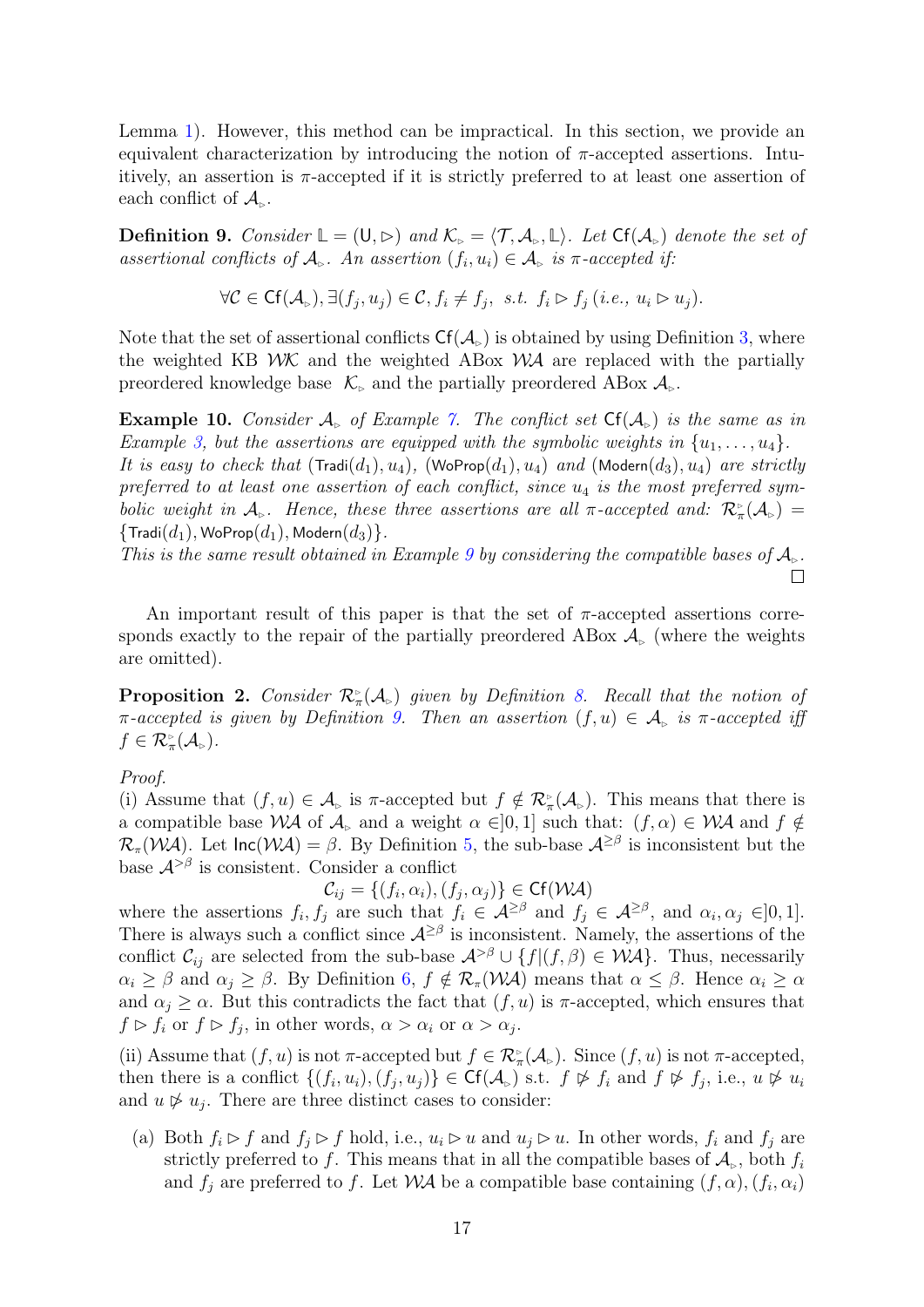and  $(f_j, \alpha_j)$ , with  $\alpha, \alpha_i, \alpha_j \in ]0,1]$ , and where  $\alpha_i > \alpha$  and  $\alpha_j > \alpha$ . By convention, the numerical weights  $\alpha$ ,  $\alpha_i$  and  $\alpha_j$  are associated with the symbolic weights u,  $u_i$ and  $u_j$  respectively. Since  $f_i$  and  $f_j$  are conflicting, then  $\text{Inc}(\mathcal{WA}) \geq min(\alpha_i, \alpha_j)$ . Hence  $\text{Inc}(\mathcal{WA}) \geq \alpha$ , thus  $f \notin \mathcal{R}_{\pi}(\mathcal{WA})$ . But this contradicts the fact that  $f \in \mathcal{R}_{\pi}^{\triangleright}(\mathcal{A}_{\triangleright}).$ 

- (b) Both  $f_i \bowtie f$  and  $f_j \rhd f$  hold, i.e.,  $u_i \bowtie u$  and  $u_j \rhd u$ . In other words,  $f_i$  and f are incomparable and  $f_j$  is strictly preferred to f. In this case, it is enough to have a compatible base WA containing  $(f, \alpha)$ ,  $(g, \alpha_i)$  and  $(h, \alpha_j)$ , with  $\alpha, \alpha_i, \alpha_j \in ]0, 1]$ ,  $\alpha_i > \alpha$  and  $\alpha_j > \alpha$ . There is always such a compatible base. Clearly, with this compatible base,  $f \notin \mathcal{R}_{\pi}(\mathcal{W}\mathcal{A})$ , and this contradicts the assumption that  $f \in \mathcal{R}_{\pi}^{\triangleright}(\mathcal{A}_{\triangleright})$ . Note that the case where  $f_i \triangleright f$  but  $f_j \bowtie f$  (i.e.,  $f_i$  is strictly preferred to f while  $f_j$  and f are incomparable) is also valid by symmetry.
- (c) Both  $f_i \bowtie f$  and  $f_j \bowtie f$  hold, i.e.,  $u_i \bowtie u$  and  $u_j \bowtie u$ . In other words,  $f_i$  and f are incomparable and  $f_i$  and f are also incomparable. Then it is enough to have a compatible base WA containing  $(f, \alpha)$ ,  $(f_i, \alpha_i)$  and  $(f_j, \alpha_j)$  where  $\alpha_i > \alpha$  and  $\alpha_j > \alpha$ . This amounts to case (a) above.

 $\Box$ 

Example 11. From Examples 9 and 10, one can check that the  $\pi$ -accepted assertions (without the weights) are exactly those of  $\mathcal{R}_{\pi}^{\triangleright}(\mathcal{A}_{\triangleright})$ , namely: { $\textsf{Tradi}(d_1)$ , WoProp $(d_1)$ , Modern $(d_3)$ .  $\Box$ 

### 5.2 Properties of the partially preordered possibilistic repair

Using the characterization of the partially preordered possibilistic repair provided in Definition 9 and Proposition 2, we are able to state the following two results.

**Proposition 3.** Consider  $\mathcal{R}_\pi^{\triangleright}(\mathcal{A}_\nightharpoonup)$  given by Definition 8. Then:

- (1) The base  $\mathcal{R}_{\pi}^{\triangleright}(\mathcal{A}_{\triangleright})$  is consistent w.r.t. the TBox.
- (2) The time complexity for its computation is polynomial w.r.t. the size of the ABox.

#### Proof.

(1) The consistency of  $\mathcal{R}_{\pi}^{\circ}(\mathcal{A}_{\rho})$  is straightforward. For each compatible base  $\mathcal{WA}$  of  $\mathcal{A}_{\rho}$ , the  $\pi$ -repair  $\mathcal{R}_{\pi}(\mathcal{W}\mathcal{A})$  is consistent. So the intersection of all the  $\pi$ -repairs is also consistent.

(2) Regarding the computational complexity, we recall that computing the set of assertional conflicts  $Cf(\mathcal{A}_{\triangleright})$  is done in polynomial time w.r.t. the size of  $\mathcal{A}_{\triangleright}$  in DL-Lite. Hence, computing the set of  $\pi$ -accepted assertions  $\mathcal{R}^{\scriptscriptstyle\triangleright}_{\pi}(\mathcal{A}_{\scriptscriptstyle\triangleright})$  is also done in polynomial time. Indeed, checking if some assertion  $(f, u) \in \mathcal{A}_{\succeq}$  is  $\pi$ -accepted amounts to parsing all the conflicts in  $Cf(\mathcal{A}_\triangleright)$ . This is done in linear time w.r.t. the size of  $Cf(\mathcal{A}_\triangleright)$  (the size is itself bounded by  $\mathcal{O}(|A_{\triangleright}|^2)$ .  $\Box$ 

Note that by the construction of  $\mathcal{R}_{\pi}^{\circ}(\mathcal{A}_{\rho})$ , when the relation  $\rhd$  is a total order, then the partially preordered possibilistic repair  $\mathcal{R}_{\pi}^{\triangleright}(\mathcal{A}_{\triangleright})$  collapses with the  $\pi$ -repair  $\mathcal{R}_{\pi}(\mathcal{A}_{\triangleright})$ (Definition 6). In this case, all the compatible bases have exactly the same  $\pi$ -repair, thanks to Lemma 1.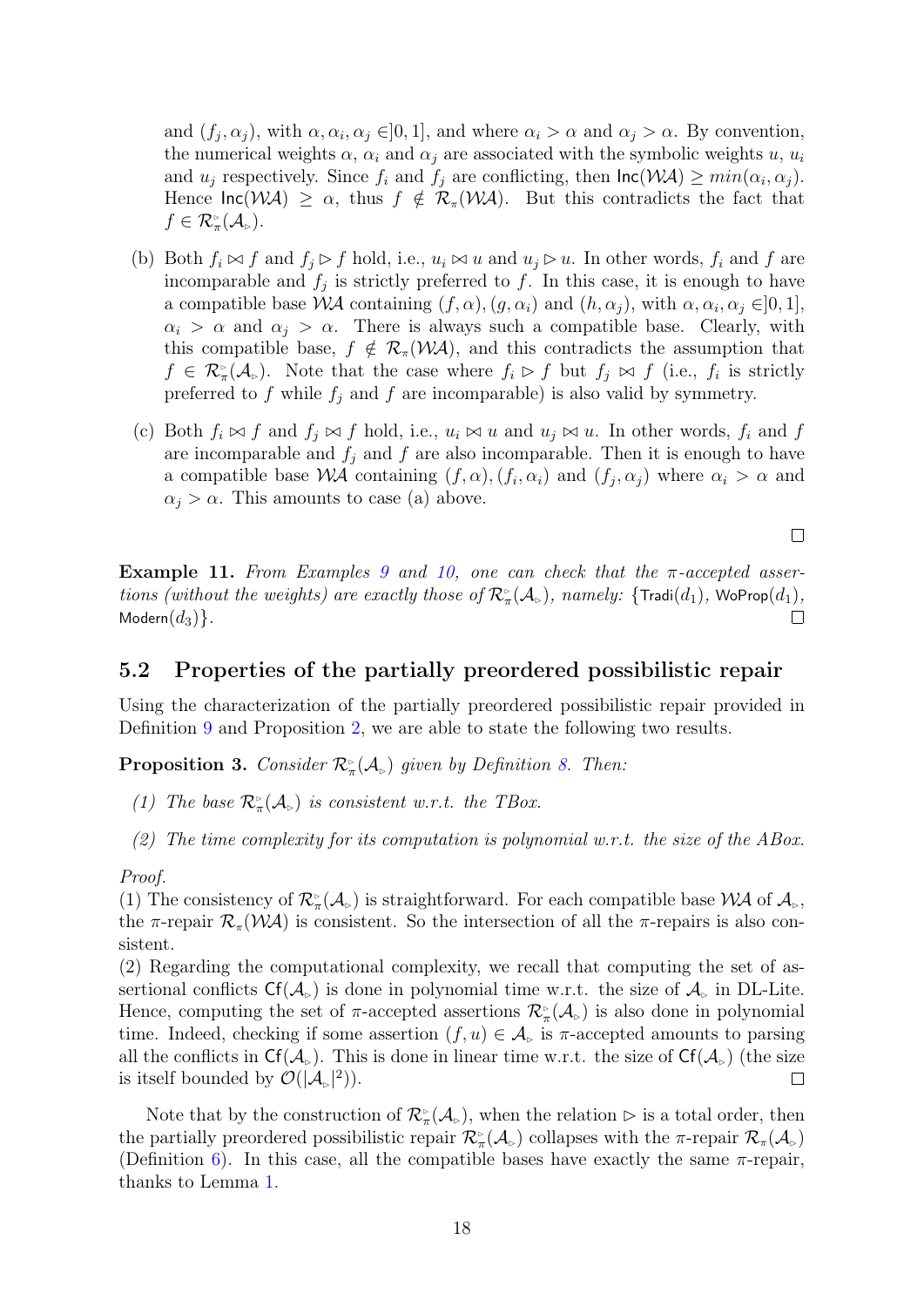Furthermore, for a weighted ABox WA, recall that the  $\pi$ -repair is:  $\mathcal{R}_{\pi}(\mathcal{W}A)$  =  ${f | (f, \alpha) \in \mathcal{WA}, \alpha > \text{Inc}(\mathcal{WA})\}$  (Definition 6). From Proposition 1, if  $f_i \in \mathcal{R}_{\pi}(\mathcal{WA})$ where  $(f_i, \alpha_i) \in \mathcal{WA}$ , then  $\alpha_i > max_{\mathcal{C} \in \mathsf{CF}(\mathcal{WA})} min{\alpha | (f, \alpha) \in \mathcal{C}}$ . This is equivalent to:  $\forall \mathcal{C} \in \mathsf{C}\mathsf{f}(\mathcal{W}\mathcal{A}), \alpha_i > min\{\alpha \mid (f, \alpha) \in \mathcal{C}\}.$  In other words:  $\forall \mathcal{C} \in \mathsf{C}\mathsf{f}(\mathcal{W}\mathcal{A}), \exists (f_j, \alpha_j) \in \mathcal{C}$ such that  $\alpha_i > \alpha_j$ . This corresponds to the notion of  $\pi$ -accepted assertion (Definition 9).

We conclude that answering queries from a partially preordered inconsistent KB amounts to replacing the initial ABox  $\mathcal{A}_{\triangleright}$  with its partial possibilistic repair  $\mathcal{R}^{\triangleright}_{\pi}(\mathcal{A}_{\triangleright}).$ Indeed, we established the consistency of the repair w.r.t. the TBox, but also the tractability of its computation. Furthermore, we showed that when the preference relation is a total order, our method amounts to computing a standard possibilistic repair.

### 6 Conclusion

In this paper, we proposed an extension of possibilistic DL-Lite to handle inconsistency in partially preordered knowledge bases. We introduced a method for computing a single repair on which queries can be posed. The method first interprets a partially preordered ABox as a family of compatible weighted ABoxes, then it computes the possibilistic repair of each compatible base, and finally it intersects all the possibilistic repairs. This produces a single repair for the partially preordered ABox. We proposed an equivalent characterization and introduced the notion of  $\pi$ -accepted assertions. We showed that the partially preordered possibilistic repair amounts to computing the set of  $\pi$ -accepted assertions. Most notably, as an important result, we showed that this computation can be achieved in polynomial time in DL-Lite.

In future work, we plan to investigate methods for enhancing the productivity of the partial repair. For instance, one could consider the closure of the possibilistic repairs associated with the compatible ABoxes. A crucial question is whether the computation of the closed partial possibilistic repair can be achieved in polynomial time in DL-Lite. We expect to show that this is indeed the case by reducing the problem to answering an instance checking query. More generally, we plan to investigate whether methods for computing repairs that are polynomial in the flat and prioritized cases are also polynomial in the presence of a partial order for description logic languages that are more expressive than DL-Lite. Another avenue of investigation consists in assigning possibilistic degrees to TBox axioms.

## Acknowledgement

This work got support by the European project H2020-MSCA-RISE AniAge: High dimensional heterogeneous data based animation techniques for Southeast Asian intangible cultural heritage digital content. This work is supported by the AAP A2U QUID (QUeryIng heterogeneous Data) project.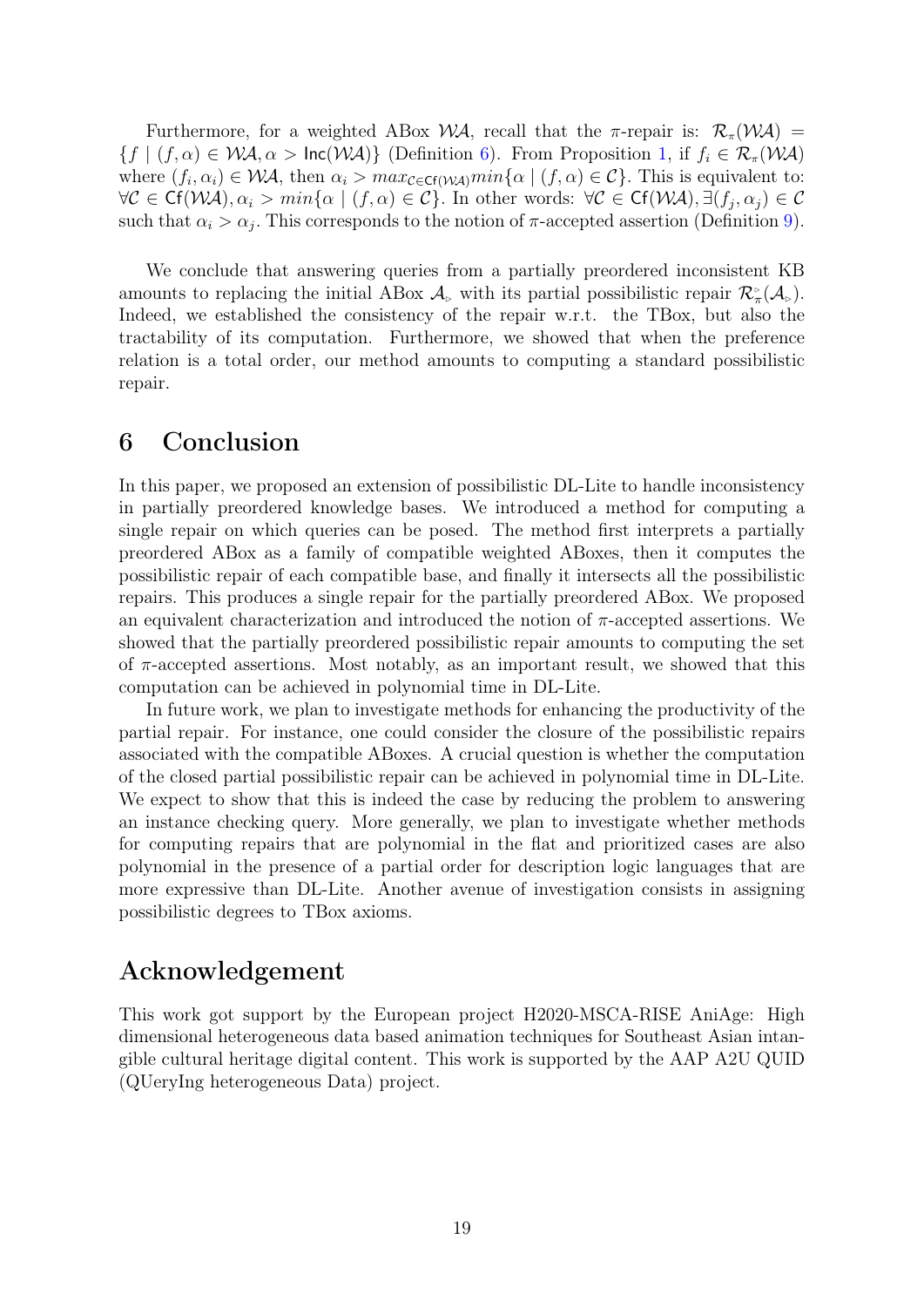## References

- [1] Franz Baader, Andreas Ecke, Gabriele Kern-Isberner, and Marco Wilhelm. The complexity of the consistency problem in the probabilistic description logic  $\mathcal{ALC}^{\mathsf{me}}$ . In 12th International Symposium on Frontiers of Combining Systems (FroCoS), London, UK, pages 167–184, 2019.
- [2] Jean-François Baget, Salem Benferhat, Zied Bouraoui, Madalina Croitoru, Marie-Laure Mugnier, Odile Papini, Swan Rocher, and Karim Tabia. A general modifierbased framework for inconsistency-tolerant query answering. In Principles of Knowledge Representation and Reasoning (KR), Cape Town, South Africa, pages 513–516, 2016.
- [3] Mohua Banerjee, Didier Dubois, Lluis Godo, and Henri Prade. On the relation between possibilistic logic and modal logics of belief and knowledge. Journal of Applied Non-Classical Logics, 27(3-4):206–224, 2017.
- [4] Sihem Belabbes and Salem Benferhat. On dealing with conflicting, uncertain and partially ordered ontologies. In  $33<sup>rd</sup> International Florida Artificial Intelligence$ Research Society Conference, (FLAIRS), North Miami Beach, USA, pages 6–14. AAAI Press, 2020.
- [5] Sihem Belabbes and Salem Benferhat. Ontologies légères inconsistantes partiellement pré-ordonnées en théorie des possibilités. In Isabelle Bloch, editor, Conférence Nationale en Intelligence Artificielle, CNIA 2020, Annual French AI Conference, Angers, France, June 29 - July 1, 2020, pages 6–13. AFIA, 2020.
- [6] Sihem Belabbes, Salem Benferhat, and Jan Chomicki. Elect: An inconsistency handling approach for partially preordered lightweight ontologies. In Logic Programming and Nonmonotonic Reasoning (LPNMR), Philadelphia, USA, pages 210–223, 2019.
- [7] S. Benferhat, Z. Bouraoui, and K. Tabia. How to select one preferred assertionalbased repair from inconsistent and prioritized DL-Lite knowledge bases? In International Joint Conference on Artificial Intelligence (IJCAI), Buenos Aires, Argentina, pages 1450–1456, 2015.
- [8] S. Benferhat, D. Dubois, and H. Prade. How to infer from inconsistent beliefs without revising? In *International Joint Conference on Artificial Intelligence*, pages 1449–1457. Morgan Kaufmann, 1995.
- [9] S. Benferhat, D. Dubois, and H. Prade. Some syntactic approaches to the handling of inconsistent knowledge bases : A comparative study. Part 2 : the prioritized case, volume 24, pages 473–511. Physica-Verlag, Heidelberg, 1998.
- [10] Salem Benferhat and Zied Bouraoui. Min-based possibilistic DL-Lite. Journal of Logic and Computation, 27(1):261–297, 2017.
- [11] Salem Benferhat, Julien Hué, Sylvain Lagrue, and Julien Rossit. Interval-based possibilistic logic. In 22nd International Joint Conference on Artificial Intelligence (IJCAI), Barcelona, Spain, 2011, pages 750–755, 2011.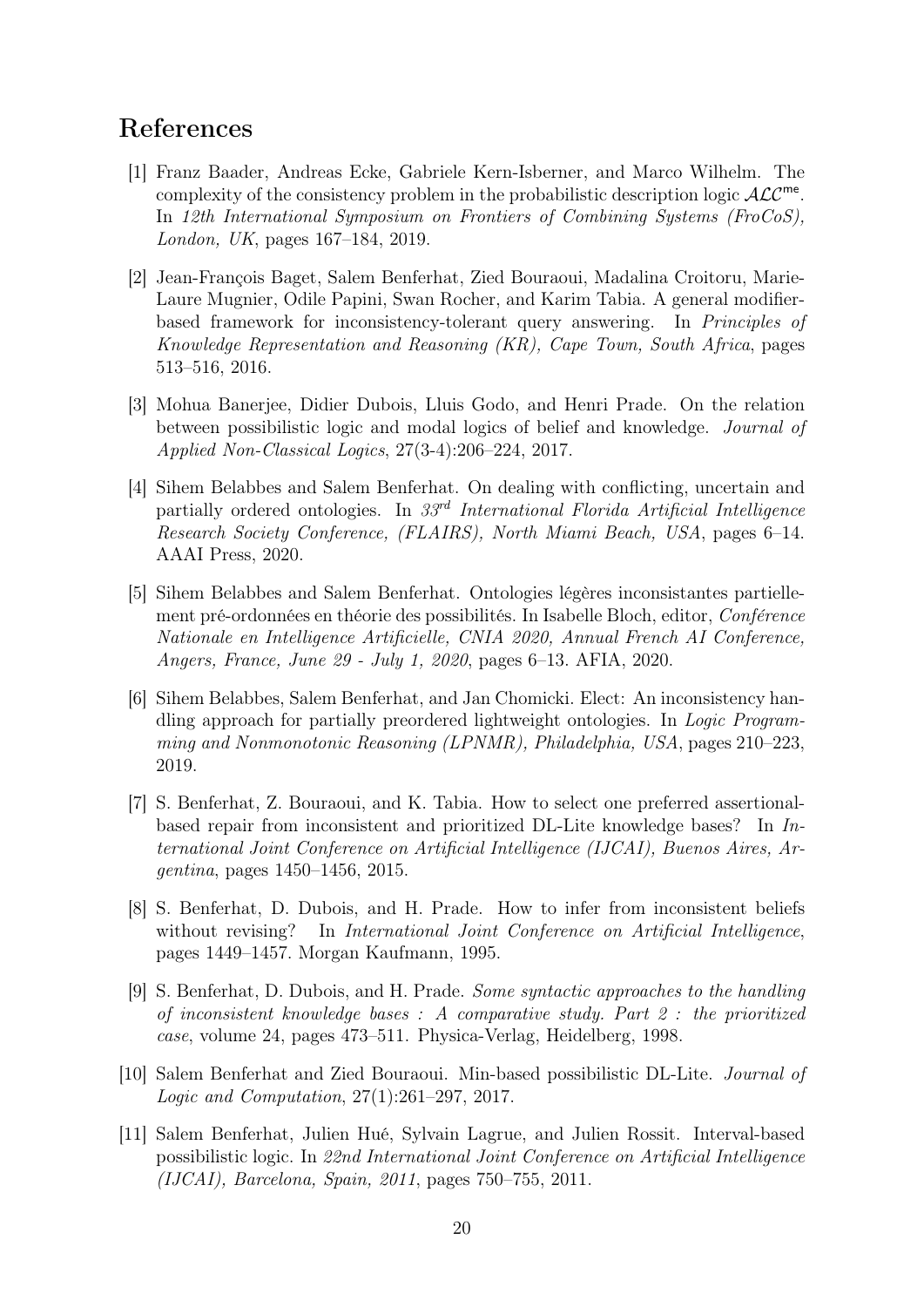- [12] Salem Benferhat, Sylvain Lagrue, and Odile Papini. Reasoning with partially ordered information in a possibilistic logic framework. Fuzzy Sets and Systems, 144(1):25–41, 2004.
- [13] Salem Benferhat, Amélie Levray, and Karim Tabia. Probability-possibility transformations: Application to credal networks. In Christoph Beierle and Alex Dekhtyar, editors, Scalable Uncertainty Management - 9th International Conference, SUM 2015, Québec City, QC, Canada, September 16-18, 2015. Proceedings, volume 9310 of Lecture Notes in Computer Science, pages 203–219. Springer, 2015.
- [14] M. Bienvenu, C. Bourgaux, and F. Goasdoué. Querying inconsistent description logic knowledge bases under preferred repair semantics. In AAAI, pages 996–1002, 2014.
- [15] Meghyn Bienvenu and Camille Bourgaux. Inconsistency-tolerant querying of description logic knowledge bases. In Reasoning Web: Logical Foundation of Knowledge Graph Construction and Query Answering, volume 9885, pages 156–202. LNCS. Springer, 2016.
- [16] Fernando Bobillo and Umberto Straccia. Reasoning within fuzzy OWL 2 EL revisited. Fuzzy Sets and Systems, 351:1–40, 2018.
- [17] Stefan Borgwardt, İsmail İlkan Ceylan, and Thomas Lukasiewicz. Recent advances in querying probabilistic knowledge bases. In 27th International Joint Conference on Artificial Intelligence, (IJCAI), Stockholm, Sweden, pages 5420–5426, 2018.
- [18] Stefan Borgwardt and Rafael Peñaloza. Fuzzy description logics a survey. In Scalable Uncertainty Management (SUM), pages 31–45, 2017.
- [19] Gerhard Brewka. Preferred subtheories: An extended logical framework for default reasoning. In International Joint Conference on Artificial Intelligence., pages 1043– 1048, 1989.
- [20] D. Calvanese, E. Kharlamov, W. Nutt, and D. Zheleznyakov. Evolution of DL-Lite knowledge bases. In International Semantic Web Conference (1), pages 112–128, 2010.
- [21] Diego Calvanese, Giuseppe De Giacomo, Domenico Lembo, Maurizio Lenzerini, and Riccardo Rosati. Tractable reasoning and efficient query answering in description logics: The DL-Lite family. Journal of Automated Reasoning, 39(3):385–429, 2007.
- [22] Arthur P. Dempster. Upper and lower probabilities induced by a multivalued mapping. The Annals of Mathematical Statistics, 38:325–339, 1967.
- [23] D. Dubois and H. Prade. Possibility theory: qualitative and quantitative aspects. In Handbook of defeasible reasoning and uncertainty management systems, pages 196–226, 1998.
- [24] Didier Dubois, Jérôme Mengin, and Henri Prade. Possibilistic uncertainty and fuzzy features in description logic. a preliminary discussion. Fuzzy Logic and the Semantic Web. Volume 1 of Capturing Intelligence, pages 101–113, 2006.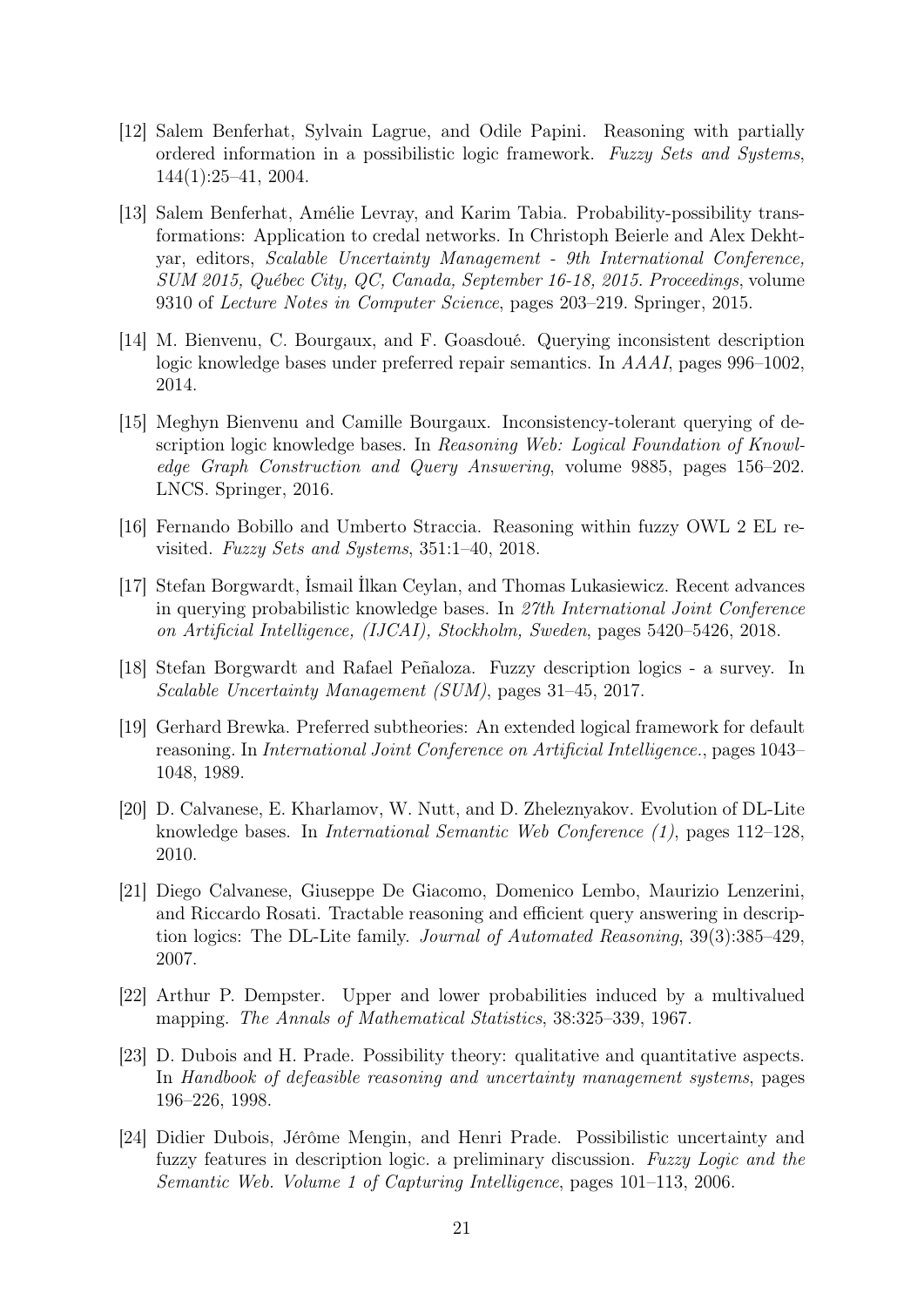- [25] Didier Dubois and Henri Prade. Possibilistic logic an overview. Computational Logic, 9:197–255, 01 2014.
- [26] Didier Dubois and Henri Prade. Possibility theory and its applications: Where do we stand? In Springer Handbook of Computational Intelligence, pages 31–60. 2015.
- [27] Didier Dubois and Henri Prade. Practical methods for constructing possibility distributions. International Journal of Intelligent Systems, 31(3):215–239, 2016.
- [28] Didier Dubois and Henri Prade. A crash course on generalized possibilistic logic. In Davide Ciucci, Gabriella Pasi, and Barbara Vantaggi, editors, Scalable Uncertainty Management - 12th International Conference, SUM, Milan, Italy, volume 11142 of Lecture Notes in Computer Science, pages 3–17. Springer, 2018.
- [29] Didier Dubois, Henri Prade, and Sandra Sandri. On possibility/probability transformations. In Roubens M. (eds) Lowen R., editor, Fuzzy Logic. Theory and Decision Library (Series D: System Theory, Knowledge Engineering and Problem Solving), vol 12. Springer, Dordrecht., 1993.
- [30] Didier Dubois, Henri Prade, and Steven Schockaert. Generalized possibilistic logic: Foundations and applications to qualitative reasoning about uncertainty. Artificial Intelligence, 252:139–174, 2017.
- [31] Ronald Fagin, Joseph Y. Halpern, Yoram Moses, and Moshe Y. Vardi. Reasoning About Knowledge. MIT Press, 2003.
- [32] Marcelo Finger, Lluis Godo, Henri Prade, and Guilin Qi. Advances in weighted logics for artificial intelligence. International Journal of Approximate Reasoning, 88:385–386, 2017.
- [33] Bernhard Hollunder. An alternative proof method for possibilistic logic and its application to terminological logics. International Journal of Approximate Reasoning, 12(2):85–109, 1995.
- [34] Roman Kontchakov, Carsten Lutz, David Toman, Frank Wolter, and Michael Zakharyaschev. The combined approach to query answering in DL-Lite. In 12th International Conference on Principles of Knowledge Representation and Reasoning  $(KR)$ , Toronto, Canada, pages 247–257, 2010.
- [35] D. Lembo, M. Lenzerini, R. Rosati, M. Ruzzi, and D. Fabio Savo. Inconsistencytolerant semantics for description logics. In International Conference on Web Reasoning and Rule Systems, volume 6333 of LNCS, pages 103–117, 2010.
- [36] Carsten Lutz and Lutz Schröder. Probabilistic description logics for subjective uncertainty. In 12th International Conference on Principles of Knowledge Representation and Reasoning (KR), Toronto, Canada, 2010.
- [37] Boris Motik, Bernardo Cuenca Grau, Ian Horrocks, Zhe Wu, Achille Fokoue, and Carsten Lutz. OWL 2 Web Ontology Language Profiles. W3C Recommendation. 11 December 2012. Available at <https://www.w3.org/TR/owl2-profiles/>.